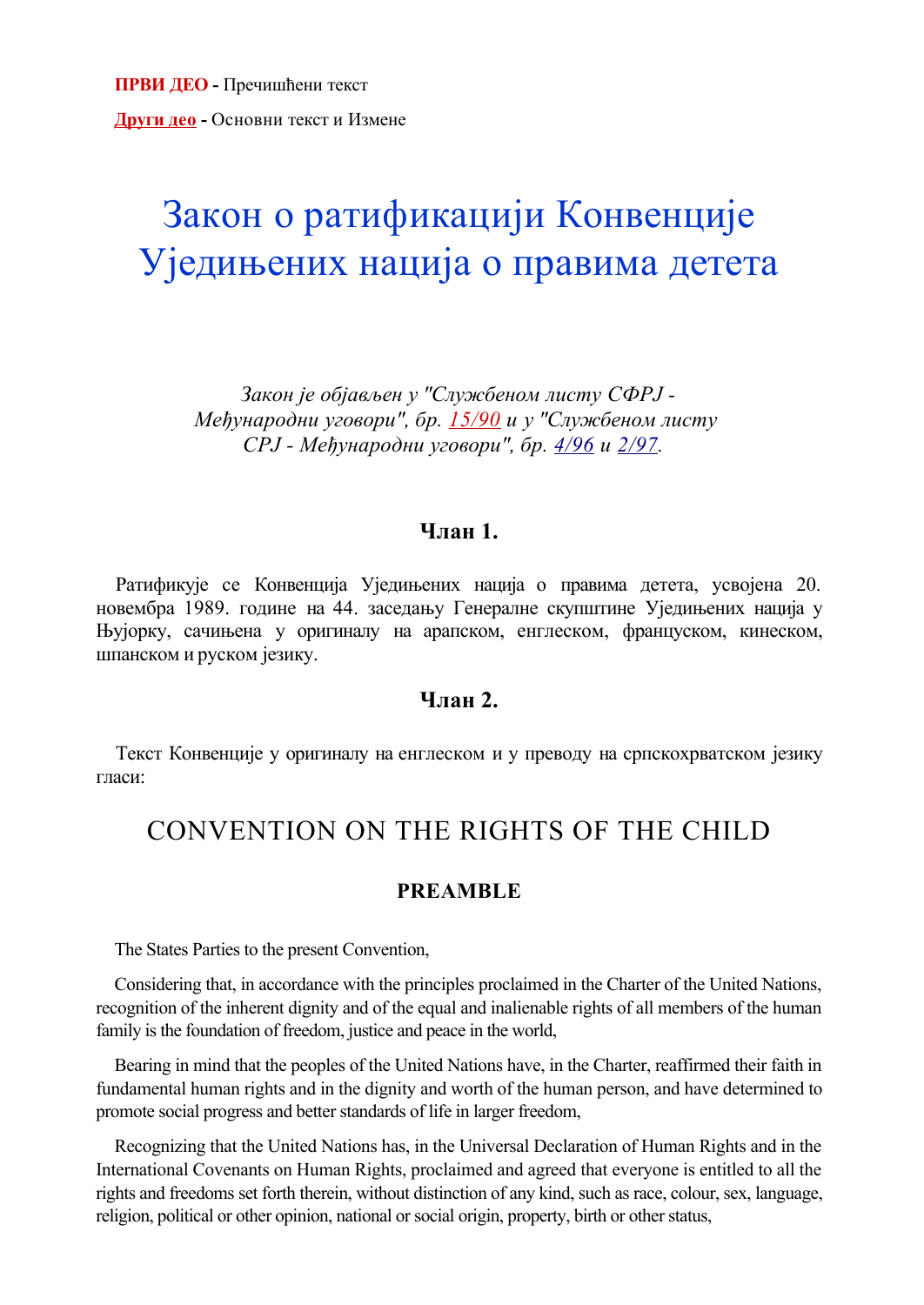Recalling that, in the Universal Declaration of Human Rights, the United Nations has proclaimed that childhood is entitled to special care and assistance,

Convinced that the family, as the fundamental group of society and the natural environment for the growth and well-being of all its members and particularly children, should be afforded the necessary protection and assistance so that it can fully assume its responsibilities within the community,

Recognizing that the child, for the full and harmonious development of his or her personality, should grow up in a family environment, in an atmosphere of happiness, love and understanding,

Considering that the child should be fully prepared to live an individual life in society, and brought up in the spirit of the ideals proclaimed in the Charter of the United Nations, and in particular in the spirit of peace, dignity, tolerance, freedom, equality and solidarity,

Bearing in mind that the need to extend particular care to the child has been stated in the Geneva Declaration of the Rights of the Child of 1924 and in the Declaration of the Rights of the Child adopted by the General Assembly on 20 November 1959 and recognized in the Universal Declaration of Human Rights, in the International Covenant on Civil and Political Rights (in particular in articles 23 and 24), in the International Covenant on Economic, Social and Cultural Rights (in particular in article 10) and in the statutes and relevant instruments of specialized agencies and international organizations concerned with the welfare of children,

Bearing in mind that, as indicated in the Declaration of the Rights of the Child, "the child, by reason of his physical and mental immaturity, needs special safeguards and care, including appropriate legal protection, before as well as after birth",

Recalling the provisions of the Declaration on Social and Legal Principles relating to the Protection and Welfare of Children, with Special Reference of Foster Placement and Adoption Nationally and Internationally; the United Nations Standard Minimum Rules for the Administration of Juvenile Justice (The Beijing Rules); and the Declaration on the Protection of Women and Children in Emergency and Armed Conflict,

Recognizing that, in all countries in the world, there are children living in exceptionally difficult conditions, and that such children need special consideration,

Taking due account of the importance of the traditions and cultural values of each people for the protection and harmonious development of the child,

Recognizing the importance of international co-operation for improving the living conditions of children in every country, in particular in the developing countries,

Have agreed as follows:

# PART I

# **Article 1**

For the purposes of the present Convention, a child means every human being below the age of eighteen years unless, under the law applicable to the child, majority is attained earlier.

#### **Article 2**

1. States Parties shall respect and ensure the rights set forth in the present Convention to each child within their jurisdiction without discrimination of any kind, irrespective of the child's or his or her parent's or legal guardian's race, colour, sex, language, religion, political or other opinion, national, ethnic or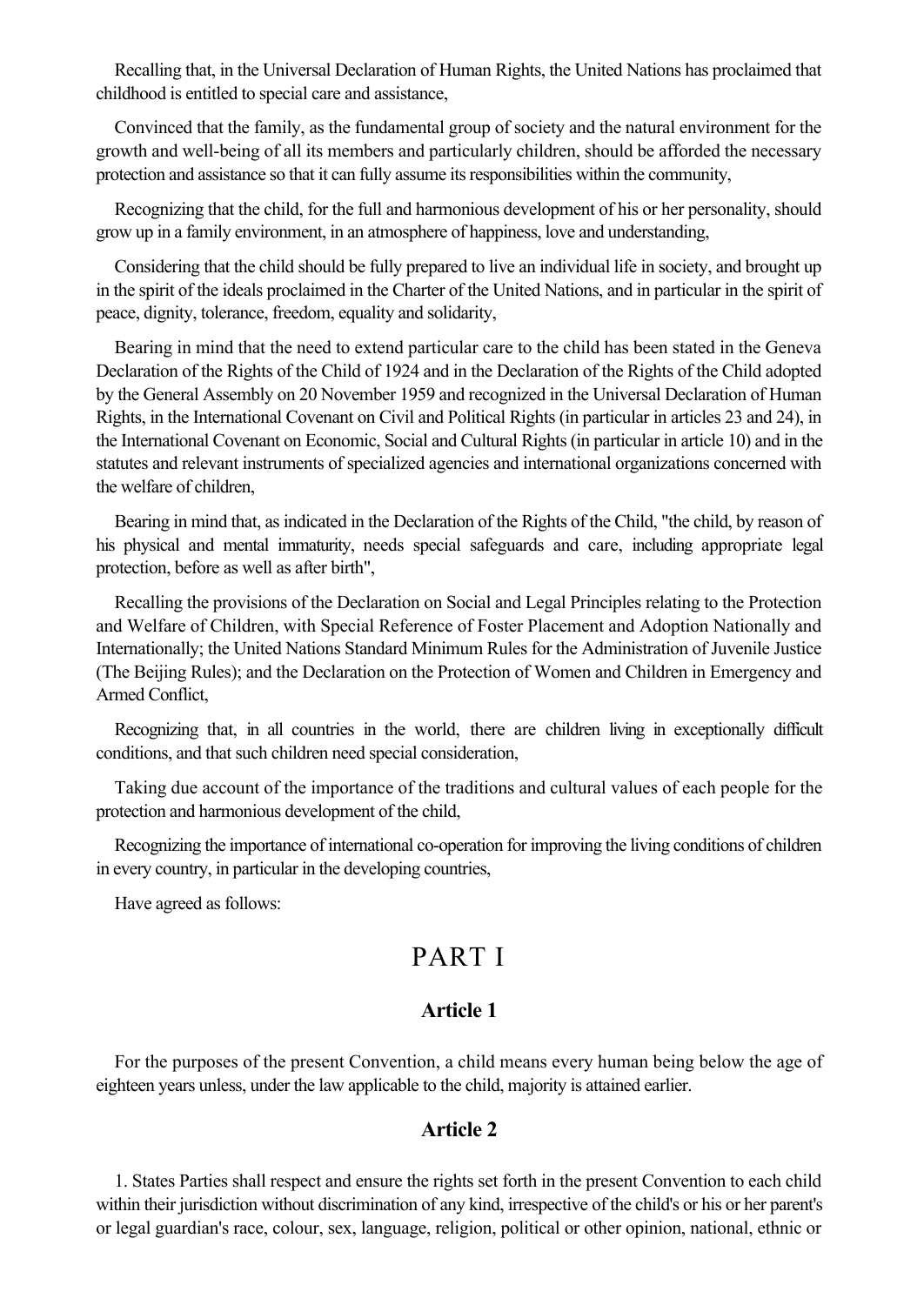social origin, property, disability, birth or other status.

2. States Parties shall take all appropriate measures to ensure that the child is protected against all forms of discrimination or punishment on the basis of the status, activities, expressed opinions, or beliefs of the child's parents, legal guardians, or family members.

#### **Article 3**

1. In all actions concerning children, whether undertaken by public or private social welfare institutions, courts of law, administrative authorities or legislative bodies, the best interests of the child shall be a primary consideration.

2. State Parties undertake to ensure the child such protection and care as is necessary for his or her well-being, taking into account the rights and duties of his or her parents, legal guardians, or other individuals legally responsible for him or her, and, to this end, shall take all appropriate legislative and administrative measures.

3. States Parties shall ensure that the institutions, services and facilities responsible for the care or protection of children shall conform with the standards established by competent authorities, particularly in the areas of safety, health, in the number and suitability of their staff, as well as competent supervision.

#### **Article 4**

States Parties shall undertake all appropriate legislative, administrative, and other measures for the implementation of the rights recognized in the present Convention. With regard to economic, social and cultural rights, States Parties shall undertake such measures to the maximum extent of their available resources and, where needed, within the framework of international co-operation.

#### **Article 5**

States Parties shall respect the responsibilities, rights and duties of parents or, where applicable, the members of the extended family or community as provided for by local custom, legal guardians or other persons legally responsible for the child, to provide, in a manner consistent with the evolving capacities of the child, appropriate direction and guidance in the exercise by the child of the rights recognized in the present Convention.

#### **Article 6**

1. States Parties recognize that every child has the inherent right to life.

2. States Parties shall ensure to the maximum extent possible the survival and development of the child.

# **Article 7**

1. The child shall be registered immediately after birth and shall have the right from birth to a name, the right to acquire a nationality and, as far as possible, the right to know and be cared for by his or her parents.

2. States Parties shall ensure the implementation of these rights in accordance with their national law and their obligations under the relevant international instruments in this field, in particular where the child would otherwise be stateless.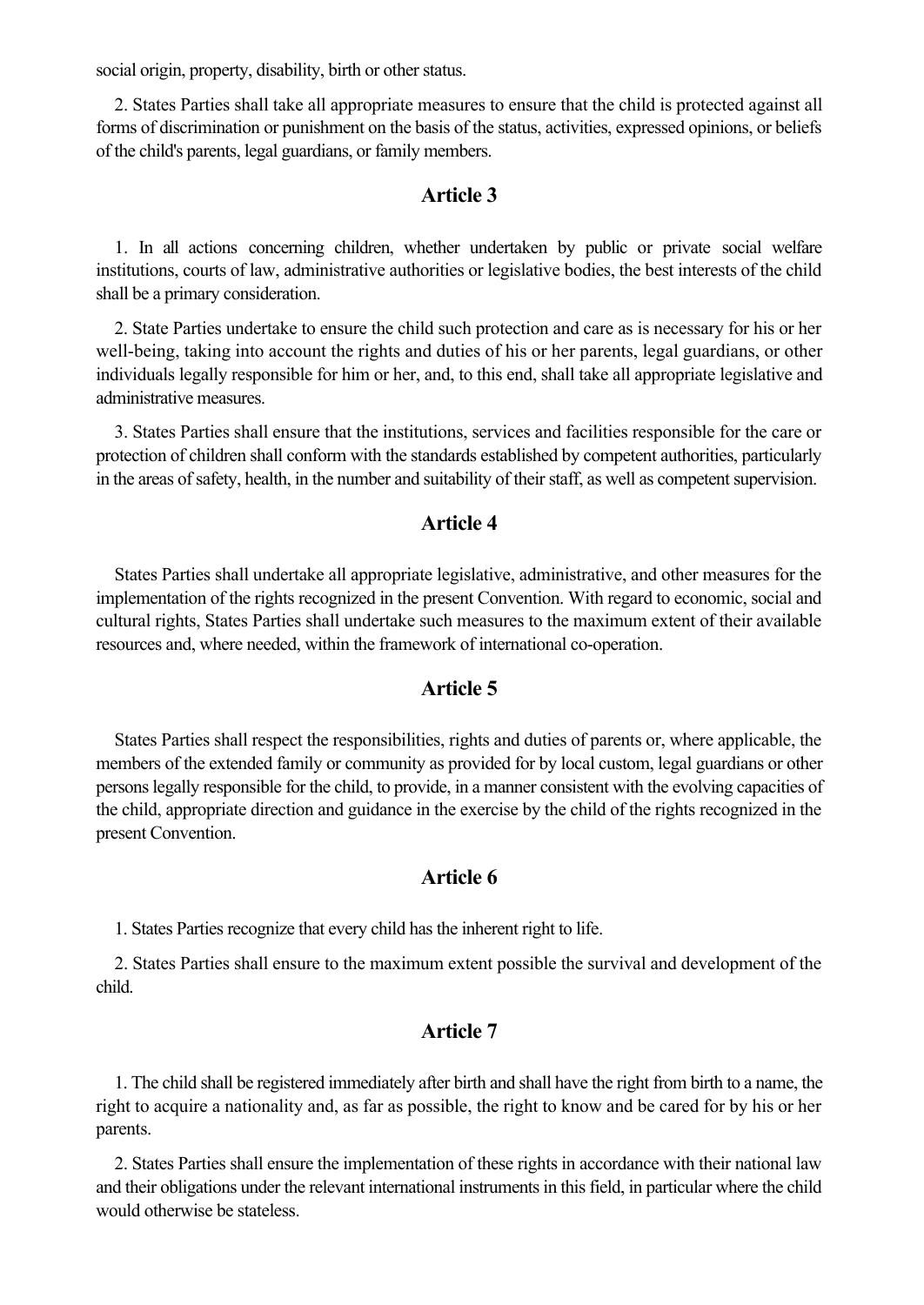# **Article 8**

1. States Parties undertake to respect the right of the child to preserve his or her identity, including nationality, name and family relations as recognized by law without unlawful interference.

2. Where a child is illegally deprived of some or all of the elements of his her identity, States Parties shall provide appropriate assistance and protection, with a view to speedily re-establishing his or her identity.

# **Article 9**

1. States Parties shall ensure that a child shall not be separated from his or her parents against their will, except when competent authorities subject to judicial review determine, in accordance with applicable law and procedures, that such separation is necessary for the best interests of the child. Such determination may be necessary in a particular case such as one involving abuse or neglect of the child by the parents, or one where the parents are living separately and a decision must be made as to the child's place of residence.

2. In any proceedings pursuant to paragraph 1 of the present article, all interested parties shall be given an opportunity to participate in the proceedings and make their views known.

3. States Parties shall respect the right of the child who is separated from one or both parents to maintain personal relations and direct contact with both parents on a regular basis, except if it is contrary to the child's best interests.

4. Where such separation results from any action initiated by a State Party, such as the detention, imprisonment, exile, deportation or death (including death arising from any cause while the person is in the custody of the State) of one or both parents or of the child, that State Party shall, upon request, provide the parents, the child or, if appropriate, another member of the family with the essential information concerning the whereabouts of the absent member (s) of the family unless the provision of the information would be detrimental to the well-being of the child. States Parties shall further ensure that the submission of such a request shall of itself entail no adverse consequences for the person (s) concerned.

# **Article 10**

1. In accordance with the obligation of States Parties under article 9, paragraph 1, applications by a child or his or her parents to enter or leave a State Party for the purpose of family reunification shall be dealt with by States Parties in a positive, humane and expeditious manner. States Parties shall further ensure that the submission of such a request shall entail no adverse consequences for the applicants and for the members of their family.

2. A child whose parents reside in different States shall have the right to maintain on a regular basis, save in exceptional circumstances personal relations and direct contacts with both parents. Towards that end and in accordance with the obligation of States Parties under article 9, paragraph 2, States Parties shall respect the right of the child and his or her parents to leave any country, including their own, and to enter their own country. The right to leave any country shall be subject only to such restrictions as are prescribed by law and which are necessary to protect the national security, public order (ordre public), public health or morals or the rights and freedoms of others and are consistent with the other rights recognized in the present Convention.

# **Article 11**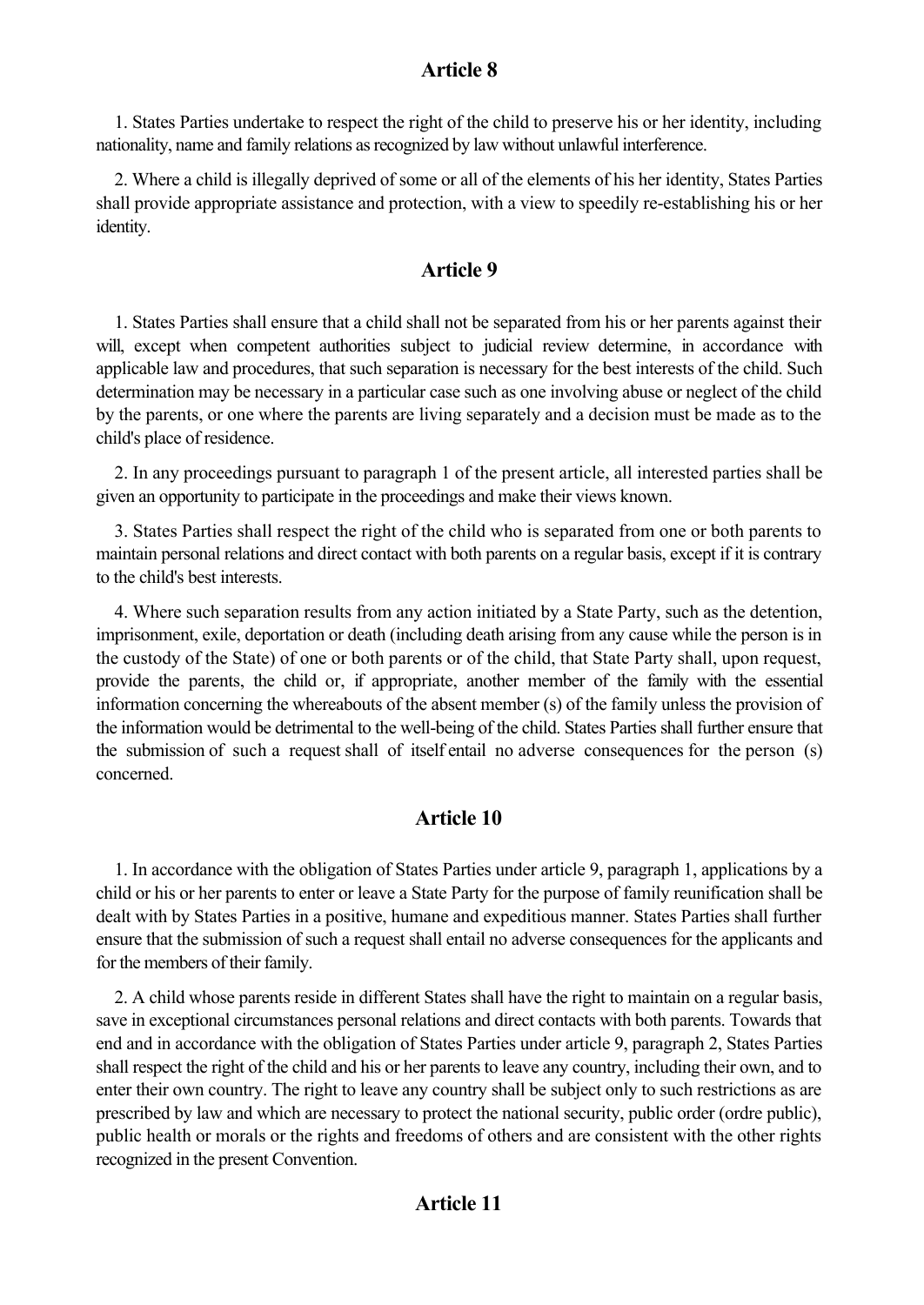1. States Parties shall take measures to combat the illicit transfer and non-return of children abroad.

2. To this end, States Parties shall promote the conclusion of bilateral or multilateral agreements or accession to existing agreements.

# **Article 12**

1. States Parties shall assure to the child who is capable of forming his or her own views the right to express those views freely in all matters affecting the child, the views of the child being given due weight in accordance with the age and maturity of the child.

2. For this purpose, the child shall in particular be provided the opportunity to be heard in any judicial and administrative proceedings affecting the child, either directly, or through a representative or an appropriate body, in a manner consistent with the procedural rules of national law.

# **Article 13**

1. The child shall have the right to freedom of expression; this right shall include freedom to seek, receive and impart information and ideas of all kinds, regardless of frontiers, either orally, in writing or in print, in the form of art, or through any other media of the child's choice.

2. The exercise of this right may be subject to certain restrictions, but these shall only be such as are provided by law and are necessary:

(a) For respect of the rights or reputations of others; or

(b) For the protection of national security or of public order (ordre public) or of public health or morals.

# **Article 14**

1. States Parties shall respect the right of the child to freedom of thought, conscience and religion.

2. States Parties shall respect the rights and duties of the parents and, when applicable, legal guardians, to provide direction to the child in the exercise of his or her right in a manner consistent with the evolving capacities of the child.

3. Freedom to manifest one's religion or beliefs may be subject only to such limitations as are prescribed by law and are necessary to protect public safety, order, health or morals, or the fundamental rights and freedoms of others.

# **Article 15**

1. States Parties recognize the rights of the child to freedom of association and to freedom of peaceful assembly.

2. No restrictions may be placed on the exercise of these rights other than those imposed in conformity with the law and which are necessary in a democratic society in the interests of national security or public safety, public order (ordre public), the protection of public health or morals or the protection of the rights and freedoms of others.

# **Article 16**

1. No child shall be subjected to arbitrary or unlawful interference with his or her privacy, family,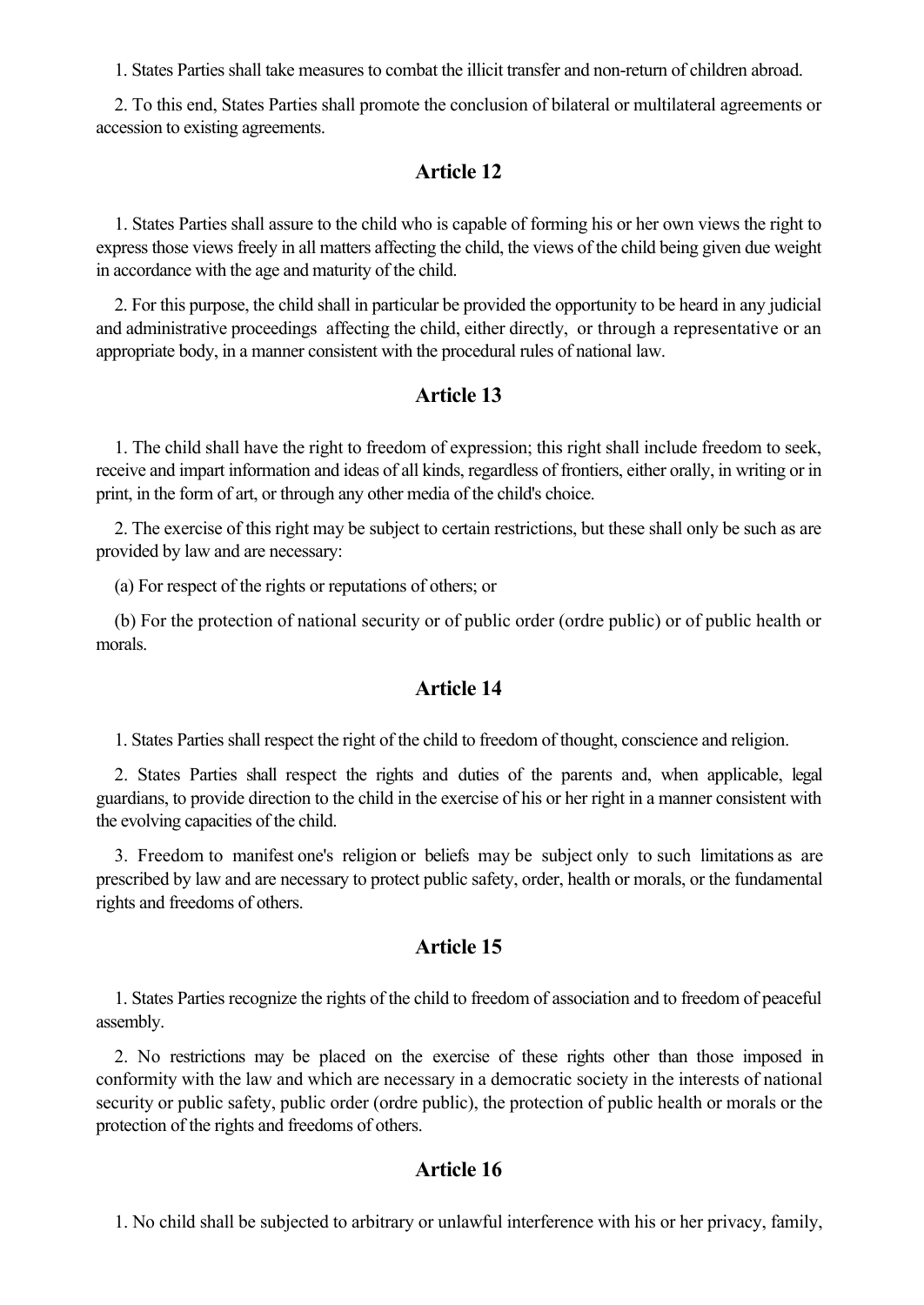home or correspondence, nor to unlawful attacks on his or her honour and reputation.

2. The child has the right to the protection of law against such interference or attacks.

#### **Article 17**

States Parties recognize the important function performed by the mass media and shall ensure that the child has access to information and material from a diversity of national and international sources, especially those aimed at the promotion of his or her social, spiritual and moral well-being and physical and mental healt. To this end, States Parties shall:

(a) Encourage the mass media to disseminate information and material of social and cultural benefit to the child and in accordance with the spirit of article 29;

(b) Encourage international co-operation in the production, exchange and dissemination of such information and material from a diversity of cultural, national and international sources;

(c) Encourage the production and dissemination of children's books;

(d) Encourage the mass media to have particular regard to the linguistic needs of the child who belongs to a minority group or who is indigenous;

(e) Encourage the development of appropriate guidelines for the protection of the child from information and material injurious to his or her well-being, bearing in mind the provisions of articles 13 and 18.

# **Article 18**

1. States Parties shall use their best efforts to ensure recognition of the principle that both parents have common responsibilities for the upbringing and development of the child. Parents or, as the case may be, legal guardians, have the primary responsibility for the upbringing and development of the child. The best interests of the child will be their basic concern.

2. For the purpose of guaranteeing and promoting the rights set forth in the present Convention, States Parties shall render appropriate assistance to parents and legal guardians in the performance of their child-rearing responsibilities an shall ensure the development of institutions, facilities and services for the care of children.

3. States Parties shall take all appropriate measures to ensure that children of working parents have the right to benefit from child-care services and facilities for which they are eligible.

# **Article 19**

1. States Parties shall take all appropriate legislative, administrative, social and educational measures to protect the child from all forms of physical or mental violence, injury or abuse, neglect or negligent treatment, maltreatment or exploitation, including sexual abuse, while in the care of parent (s), legal guardian (s) or any other person who has the care of the child.

2. Such protective measures should, as appropriate, include effective procedures for the establishment of social programmes to provide necessary support for the child and for those who have the care of the child, as well as for other forms of prevention and for identification, reporting, referral, investigation, treatment and follow-up of instances of child maltreatment described heretofore, and, as appropriate, for judicial involvement.

# **Article 20**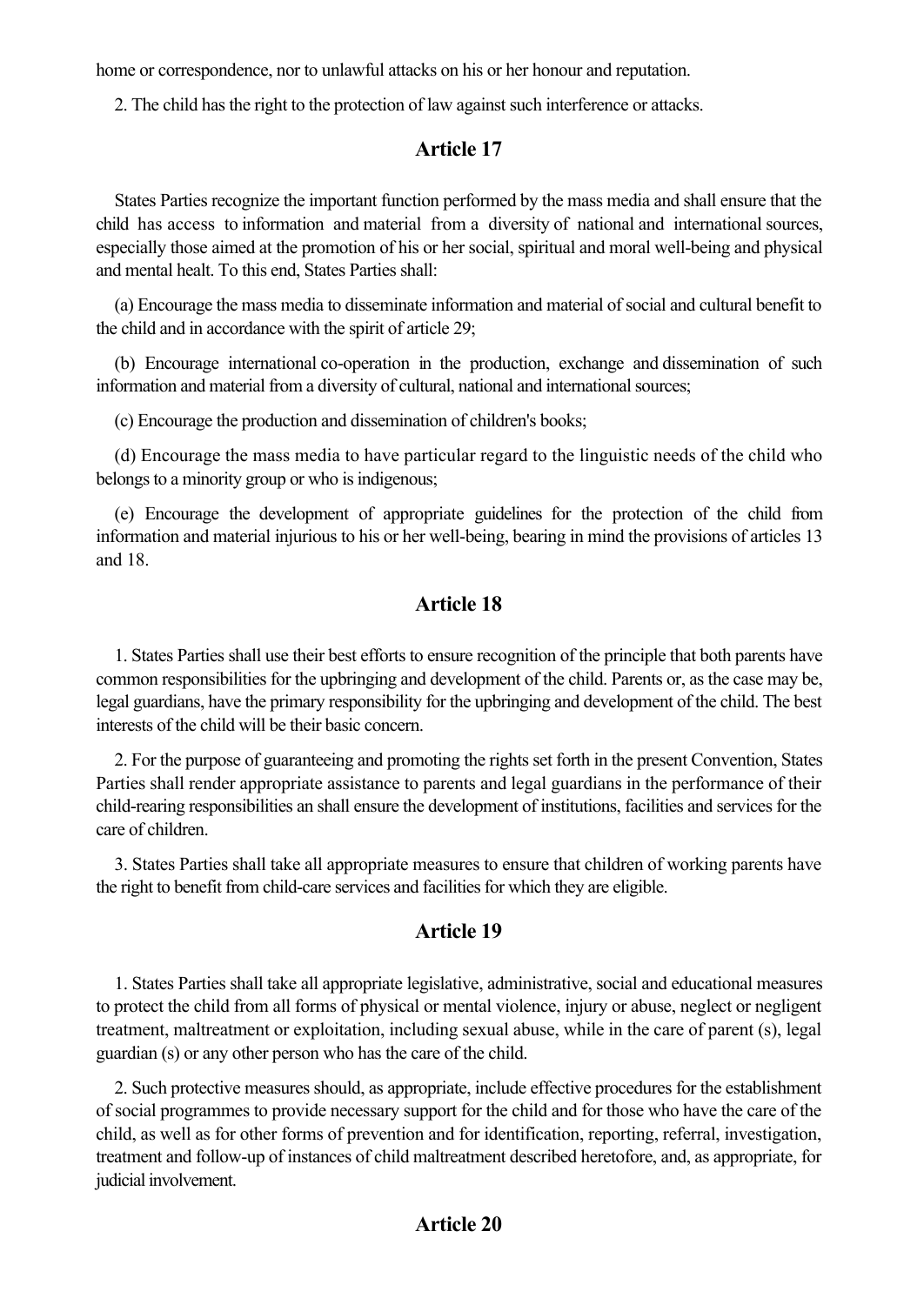1. A child temporarily or permanently deprived of his or her family environment, or in whose own best interests cannot be allowed to remain in that environment, shall be entitled to special protection and assistance provided by the State.

2. States Parties shall in accordance with their national laws ensure alternative care for such a child.

3. Such care could include, inter alia, foster placement, kafalah of Islamic law, adoption or if necessary placement in suitable institutions for the care of children. When considering solutions, due regard shall be paid to the desirability of continuity in a child's upbringing and to the child's ethnic, religious, cultural and linguistic background.

# **Article 21**

States Parties that recognize and/or permit the system of adoption shall ensure that the best interests of the child shall be the paramount consideration and they shall:

(a) Ensure that the adoption of a child is authorized only by competent authorities who determine, in accordance with applicable law and procedures and on the basis of all pertinent and reliable information, that the adoption is permissible in view of the child's status concerning parents, relatives and legal guardians and that, if required, the persons concerned have given their informed consent to the adoption on the basis of such counseling as may be necessary;

(b) Recognize that inter-country adoption may be considered as an alternative means of child's care, if the child cannot be placed in a foster or an adoptive family or cannot in any suitable manner be cared for in the child's country of origin;

(c) Ensure that the child concerned by inter-country adoption enjoys safeguards and standards equivalent to those existing in the case of national adoption;

(d) Take all appropriate measures to ensure that, in inter-country adoption, the placement does not result in improper financial gain for those involved in it;

(e) Promote, where appropriate, the objectives of the present article by concluding bilateral or multilateral arrangements or agreements, and endeavour, within this framework, to ensure that the placement of the child in another country is carried out by competent authorities or organs.

#### **Article 22**

1. States Parties shall take appropriate measures to ensure that a child who is seeking refugee status or who is considered a refugee in accordance with applicable international or domestic law and procedures shall, whether unaccompanied or accompanied by his or her parents or by and other person, receive appropriate protection and humanitarian assistance in the enjoyment of applicable rights set forth in the present Convention and in other international human rights or humanitarian instruments to which the said States are Parties.

2. For this purpose, States Parties shall provide, as they consider appropriate, co-operation in any efforts by the United Nations and other competent intergovernmental organizations or non-governmental organizations co-operating with the United Nations to protect and assist such a child and to trace the parents or other members of the family of any refugee child in order to obtain information necessary for reunification with his or her family. In cases where no parents or other members of the family can be found, the child shall be accorded the same protection as any other child permanently or temporarily deprived of his or her family environment for any reason, as set forth in the present Convention.

# **Article 23**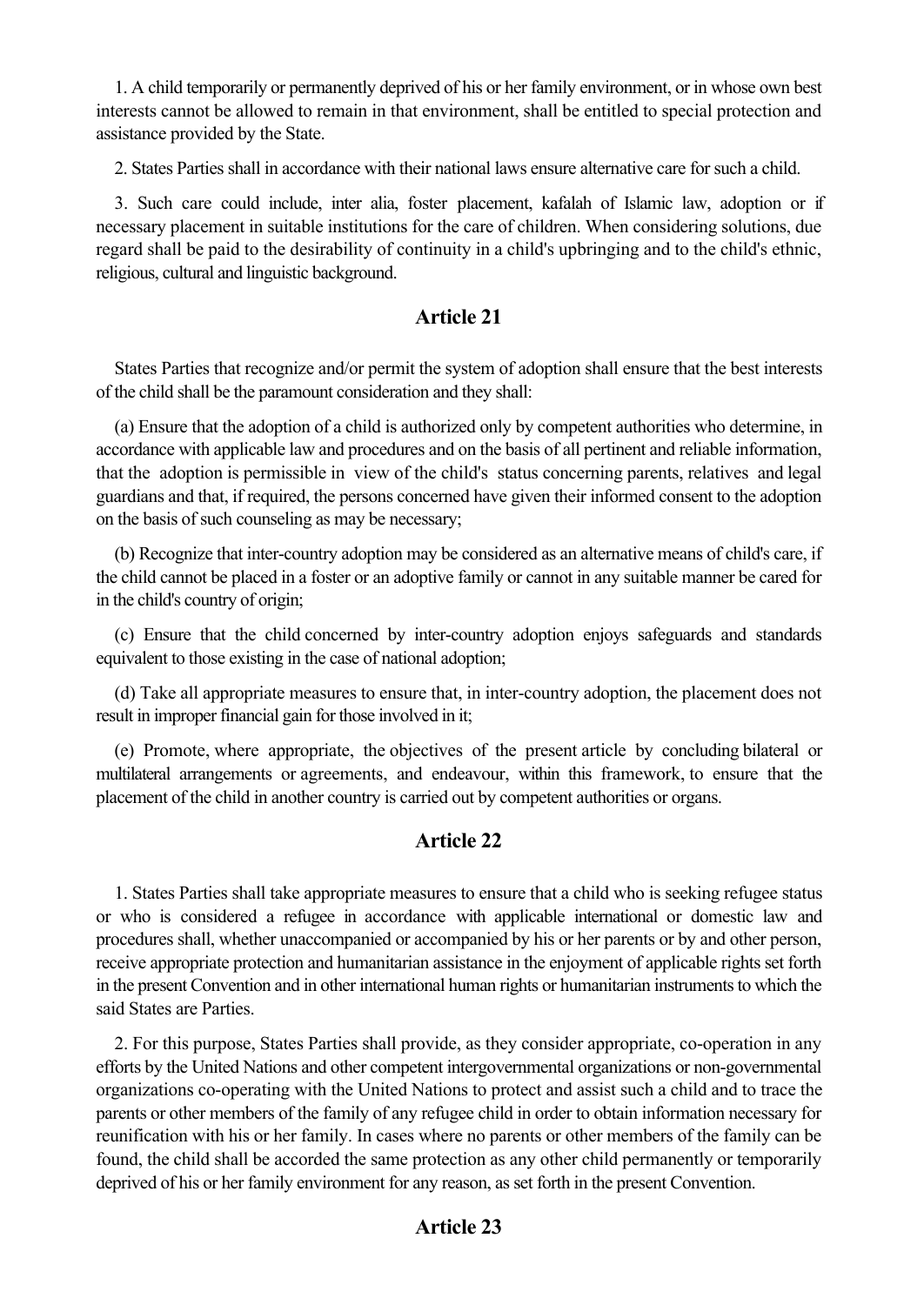1. States Parties recognize that a mentally or physically disabled child should enjoy a full and decent life, in conditions which ensure dignity, promote self-reliance and facilitate the child's active participation in the community.

2. States Parties recognize the right of the disabled child to special care and shall encourage and ensure the extension, subject to available resources, to the eligible child and those responsible for his or her care, of assistance for which application is made and which is appropriate to the child's condition and to the circumstances of the parents or others caring for the child.

3. Recognizing the special needs of a disabled child, assistance extended in accordance with paragraph 2 of the present article shall be provided free of charge, whenever possible, taking into account the financial resources of the parents or others caring for the child, and shall be designed to ensure that the disabled child has effective access to and receives education, training, health care services, rehabilitation services, preparation for employment and recreation opportunities in a manner conducive to the child's achieving the fullest possible social integration and individual development, including his or her cultural and spiritual development.

4. States Parties shall promote, in the spirit of international co-operation, the exchange of appropriate information in the filed of preventive health care and of medical, psychological and functional treatment of disabled children, including dissemination of and access to information concerning methods of rehabilitation, education and vocational services, with the aim of enabling States Parties to improve their capabilities and skills and to widen their experience in these areas. In this regard, particular account shall be taken of the needs of developing countries.

# **Article 24**

1. States Parties recognize the right or the child to the enjoyment of the highest attainable standard of health and to facilities for the treatment of illness and rehabilitation of health. States Parties shall strive to ensure that no child is deprived of his or her right of access to such health care services.

2. States Parties shall pursue full implementation of this right and, in particular, shall take appropriate measures:

(a) To diminish infant and child mortality;

(b) To ensure the provision of necessary medical assistance and health care to all children with emphasis on the development of primary health care;

(c) To combat disease and malnutrition, including within the framework of primary health care, through, inter alia, the application of readily available technology and through the provision of adequate nutritious foods and clean drinking-water, taking into consideration the dangers and risks of environmental pollution;

(d) To ensure appropriate pre-natal and post-natal health care for mothers;

(e) To ensure that all segments of society, in particular parents and children, are informed, have access to education and are supported in the use of basic knowledge of child health and nutrition, the advantages of breast-feeding, hygiene and environmental sanitation and the prevention of accidents;

(f) To develop preventive health care, guidance for parents and family planning education and services.

3. States Parties shall take all effective and appropriate measures with a view to abolishing traditional practices prejudicial to the health of children.

4. States Parties undertake to promote and encourage international co-operation with a view to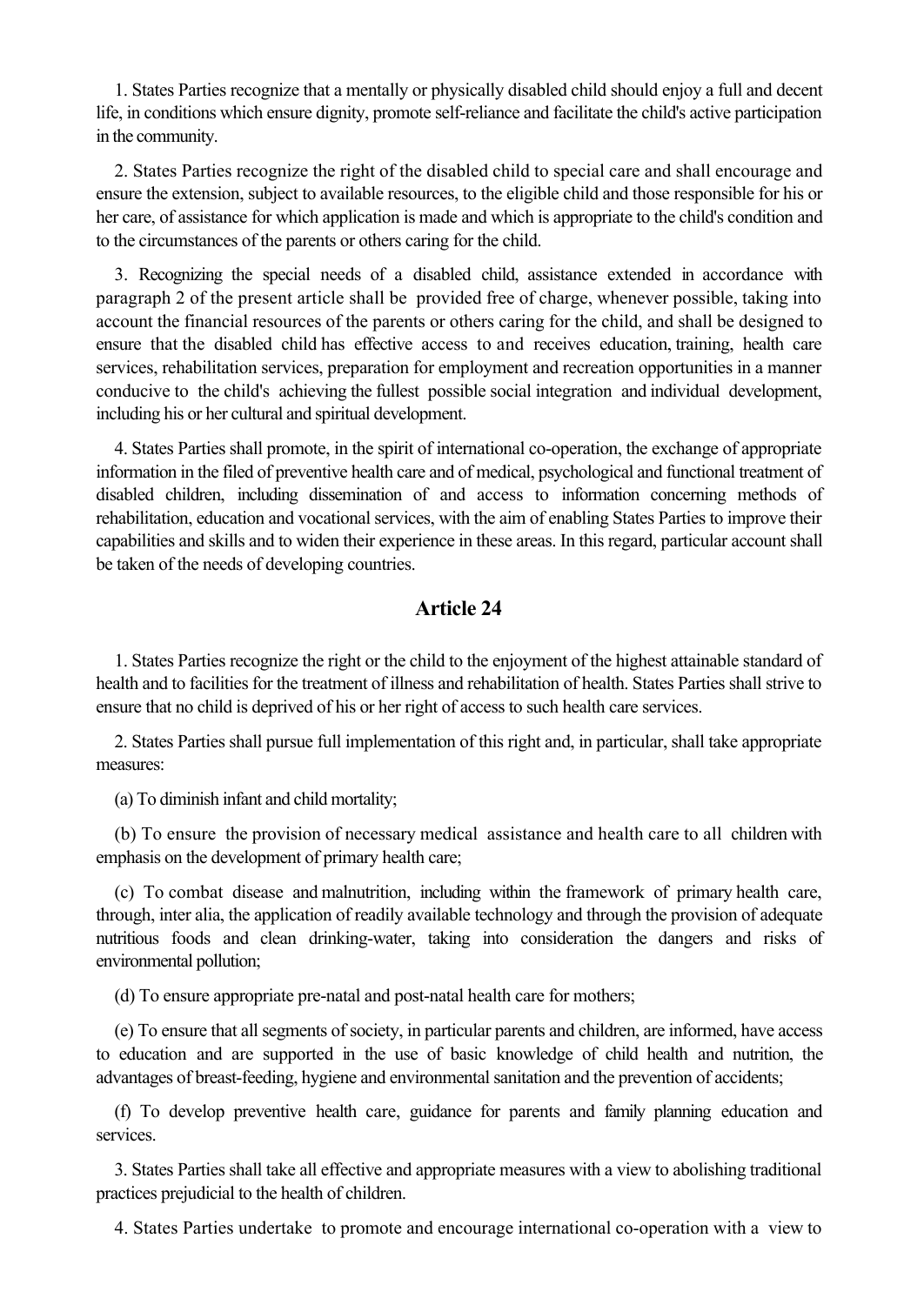achieving progressively the full realization of the right recognized in the present article. In this regard, particular account shall be taken of the needs of developing countries.

#### **Articles 25**

States Parties recognize the right of a child who has been placed by the competent authorities for the purposes of care, protection or treatment of his or her physical or mental health, to a periodic review of the treatment provided to the child and all other circumstances relevant to his or her placement.

# **Article 26**

1. States Parties shall recognize for every child the right to benefit from social security, including social insurance, and shall take the necessary measures to achieve the full realization of this right in accordance with their national law.

2. The benefits should, where appropriate, be granted, taking into account the resources and the circumstance of the child and persons having responsibility for the maintenance of the child, as well as any other consideration relevant to an application for benefits made by or on behalf of the child.

#### **Article 27**

1. States Parties recognize the right of every child to a standard of living adequate for the child's physical, mental spiritual, moral and social development.

2. The parent(s) or others responsible for the child have the primary responsibility to secure, within their abilities and financial capacities, the conditions of living necessary for the child's development.

3. States Parties, in accordance with national conditions and within their means, shall take appropriate measures to assist parents and others responsible for the child to implement this right and shall in case of need provide material assistance and support programmes, particularly with regard to nutrition, clothing and housing.

4. States Parties shall take all appropriate measures to secure the recovery of maintenance for the child from the parents or other persons having financial responsibility for the child, both within the State Party and from abroad. In particular, where the person having financial responsibility for the child lives in a State different from that of the child, States Parties shall promote the accession to international agreements or the conclusion of such agreements, as well as the making of other appropriate arrangements.

# **Article 28**

1. States Parties recognize the right of the child to education, and with a view to achieving this right progressively and on the basis of equal opportunity, they shall, in particular:

(a) Make primary education compulsory and available free to all;

(b) Encourage the development of different forms of secondary education, including general and vocational education, make them available and accessible to every child, and take appropriate measures such as the introduction of free education and offering financial assistance in case of need;

(c) Make higher education accessible to all on the basis of capacity by every appropriate means;

(d) Make educational and vocational information and guidance available and accessible to all children;

(e) Take measures to encourage regular attendance at schools and the reduction of drop-out rates.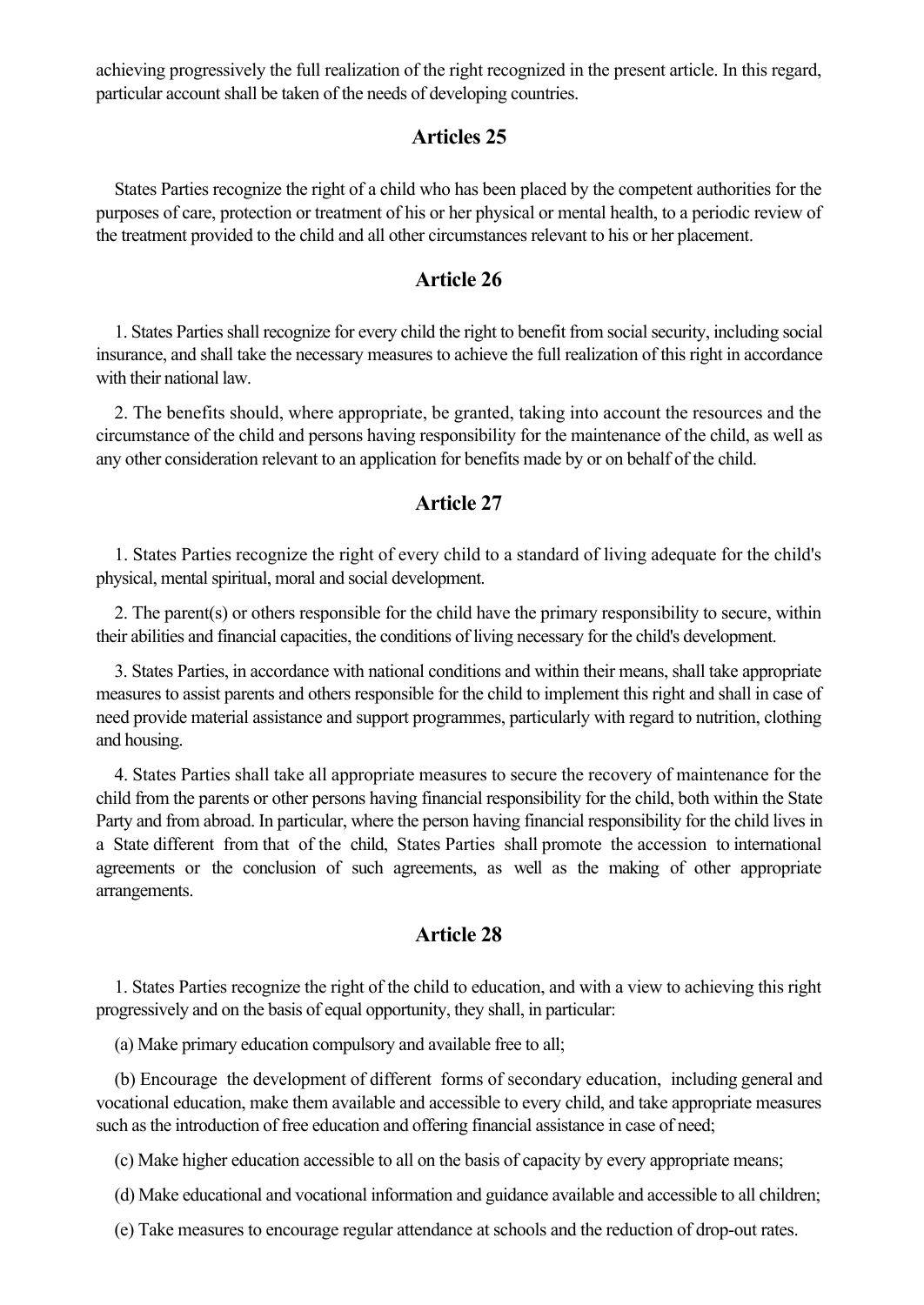2. States Parties shall take all appropriate measures to ensure that school discipline is administered in a manner consistent with the child's human dignity and in conformity with the present Convention.

3. States Parties shall promote and encourage international co-operation in matters relating to education, in particular with a view to contributing to the elimination of ignorance and illiteracy throughout the world and facilitating access to scientific and technical knowledge and modern teaching methods. In this regard, particular account shall be taken of the needs of developing countries.

# **Article 29**

1. States Parties agree that the education of the child shall be directed to:

(a) The development of the child's personality, talents and mental and physical abilities to their fullest potential;

(b) The development of respect for human rights and fundamental freedoms, and for the principles enshrined in the Charter of the United Nations;

(c) The development of respect for the child's parents, his or her own cultural identity, language and values, for the national values of the country in which the child is living, the country from which he or she may originate, and for civilizations different from his or her own;

(d) The preparation of the child for responsible life in a free society, in the spirit of understanding, peace, tolerance, equality of sexes, and friendship among all peoples, ethnic, national and religious groups and persons of indigenous origin;

(e) The development of respect for the natural environment.

2. No part of the present article or article 28 shall be construed so as to interfere with the liberty of individuals and bodies to establish and direct educational institutions, subject always to the observance of the principles set forth in paragraph 1 of the present article and to the requirements that the education given in such institutions shall conform to such minimum standards as may belaid down by the State.

# **Article 30**

In those States in which ethnic, religious or linguistic minorities or persons of indigenous origin exist, a child belonging to such a minority or who is indigenous shall not be denied the right, in community with other members of his or her group, to enjoy his or her own culture, to profess and practice his or her own religion, or to use his or her own language.

#### **Article 31**

1. States Parties recognize the right of the child to rest and leisure, to engage in play and recreational activities appropriate to the age of the child ant to participate freely in cultural life and the arts.

2. States Parties shall respect and promote the right of the child to participate fully in cultural and artistic life and shall encourage the provision of appropriate and equal opportunities for cultural, artistic, recreational and leisure activity.

#### **Article 32**

1. States Parties recognize the right of the child to be protected from economic exploitation and from performing any work that is likely to be hazardous or to interfere with the child's education, or to be harmful to the child's health or physical, mental, spiritual, moral or social development.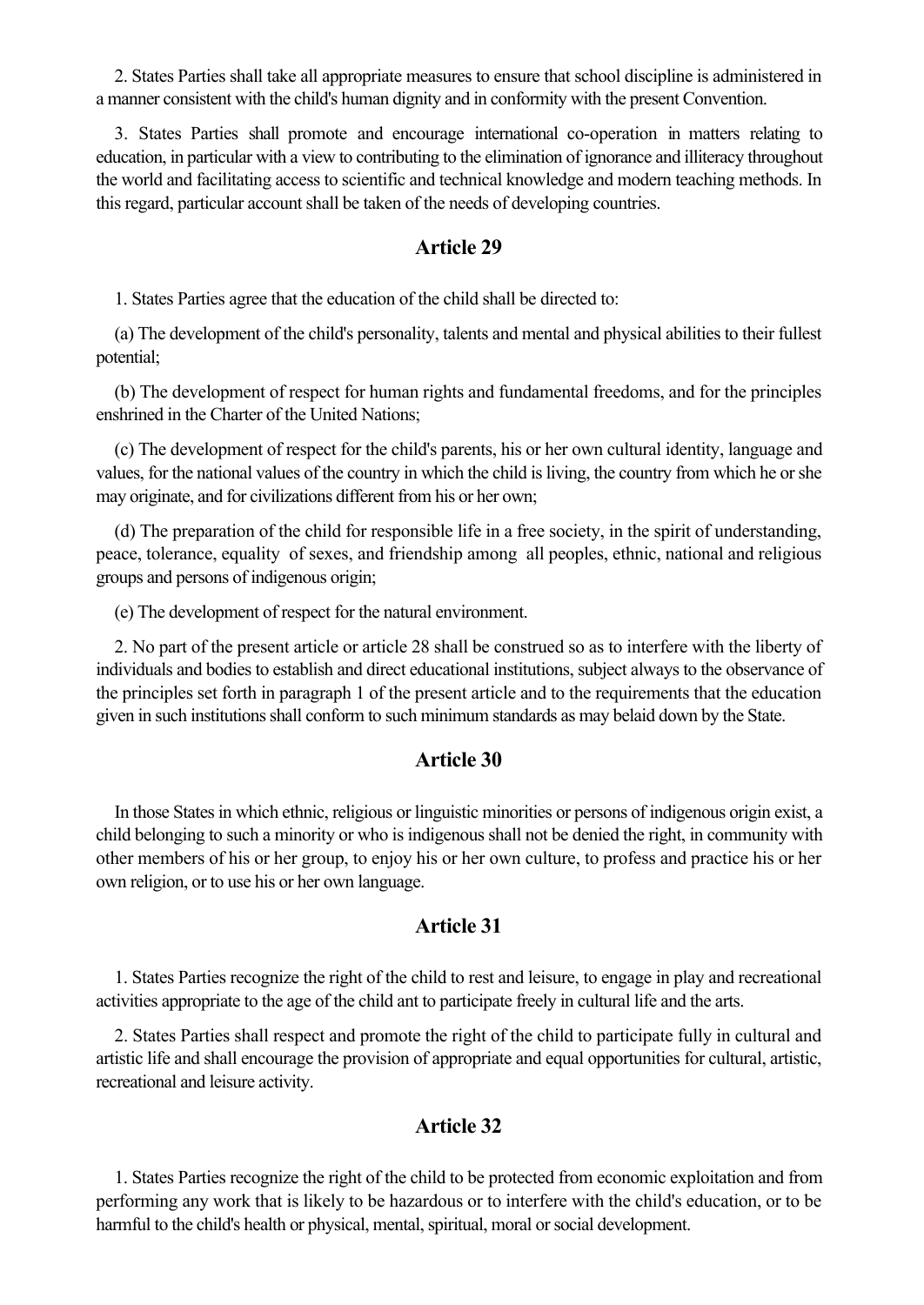2. States Parties shall take legislative, administrative, social and educational measures to ensure the implementation of the present article. To this end, and having regard to the relevant provisions of other international instruments, States Parties shall in particular:

(a) Provide for a minimum age or minimum ages for admission to employment;

(b) Provide for appropriate regulation of the hours and conditions of employment;

(c) Provide to appropriate penalties or other sanctions to ensure the effective enforcement of the present article.

## **Article 33**

States Parties shall take all appropriate measures, including legislative, administrative, social and educational measures, to protect children from the illicit use of narcotic drugs and psychotropic substances as difined in the relevant international treaties, ant too prevent the use of children in the illicit production and trafficking of such substances.

# **Article 34**

States Parties undertake to protect the child from all forms of sexual exploitation and sexual abuse. For these purposes, States Parties shall in particular take all appropriate national, bilateral and multilateral measures to prevent:

(a) The inducement or coercion of a child to engage in any unlawful sexual activity;

(b) The exploitative use of children in prostitution or other unlawful sexual practices;

(c) The exploitative use of children in pornographic performances and materials.

#### **Article 35**

States Parties shall take all appropriate national, bilateral and multilateral measures to prevent the abduction of, the sale of or traffic in children for any purpose or in any form.

#### **Article 36**

States Parties shall protect the child against all other forms of exploitation prejudicial to any aspects of the child's welfare.

# **Article 37**

States Parties shall ensure that:

(a) No child shall be subjected to torture or other cruel, inhuman or degrading treatment of punishment. Neither capital punishment nor life imprisonment without possibility of release shall be imposed for offences committed by persons below eighteen years of age:

(b) No child shall be deprived of his or her liberty unlawfully or arbitrarily. The arrest, detention or imprisonment of a child shall be in conformity with the law and shall be used only as a measure of last resort and for the shortest appropriate period of time;

(c) Every child deprived of liberty shall be treated with humanity and respect for the inherent dignity of the human person, and in a manner which takes into account the needs of persons of his or her age. In particular, every child deprived of liberty shall be separated from adults unless it is considered in the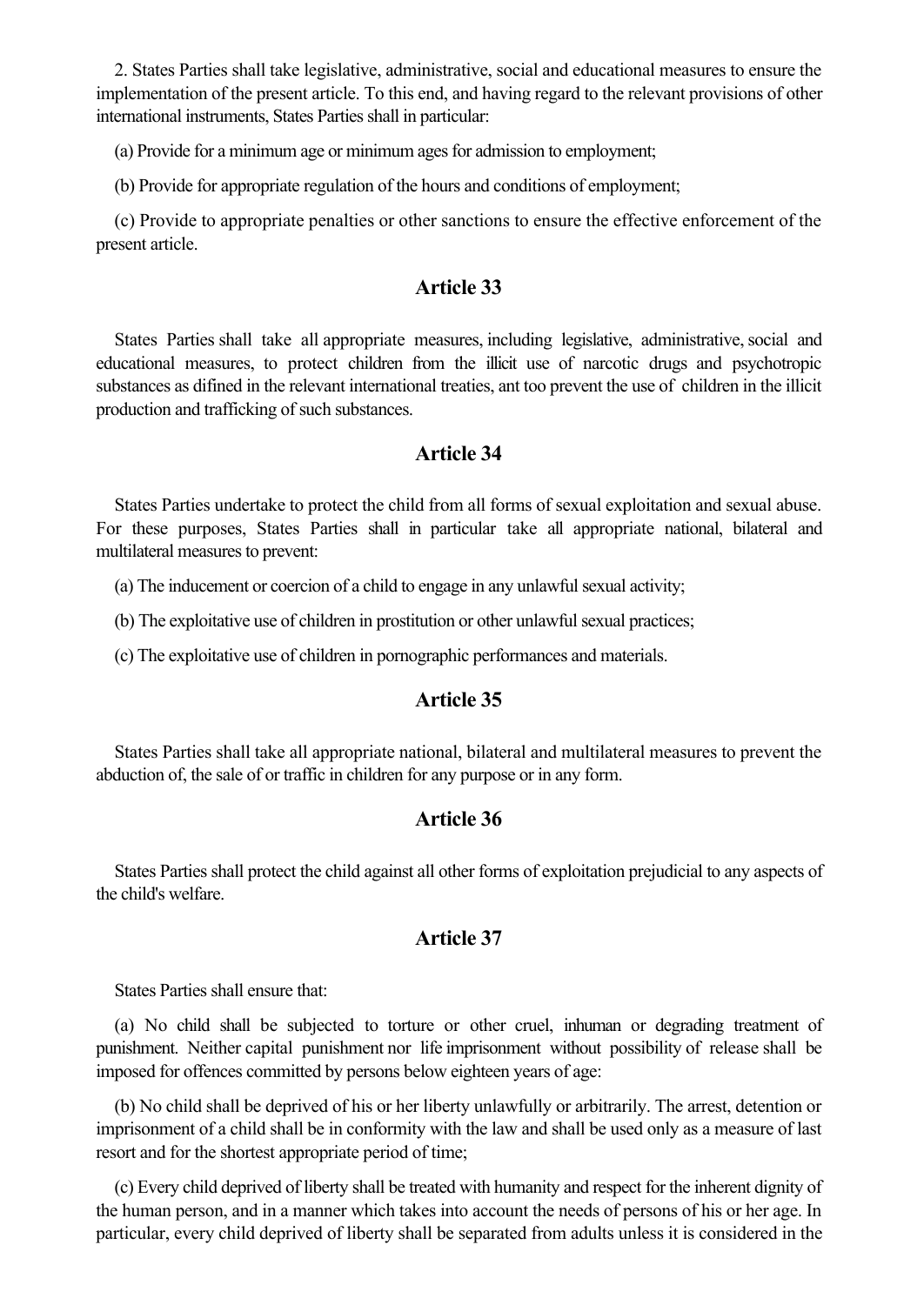child's best interest not to do so and shall have the right to maintain contact with his or her family through correspondence and visits, save in exceptional circumstances;

(d) Every child deprived of his or her liberty shall have the right to prompt access to legal and other appropriate assistance, as well as the right to challenge the legality of the deprivation of his or her liberty before a court or other competent, independent and impartial authority, and to a prompt decision on any such action.

# **Article 38**

1. States Parties undertake to respect and to ensure respect for rules of international humanitarian law applicable to them in armed conflicts which are relevant to the child.

2. States Parties shall take all feasible measures to ensure that persons who have not attained the age of fifteen years do not take a direct part in hostilities.

3. States Parties shall refrain from recruiting any person who has not attained the age of fifteen years into their armed forces. In recruiting among those persons who have attained the age of fifteen years but who have not attained the age of eighteen years, States Parties shall endeavour to give priority to those who are oldest.

4. In accordance with their obligations under international humanitarian law to protect the civilian population in armed conflicts, States Parties shall take all feasible measures to ensure protection and care of children who are affected by an armed conflict.

# **Article 39**

States Parties shall take all appropriate measures to promote physical and psychological recovery and social reintegration of a child victim of: any form of neglect, exploitation, or abuse; torture or any other form of cruel, inhuman or degrading treatment or punishment; or armed conflicts. Such recovery and reintegration shall take place in an environment which fosters the health, self-respect and dignity of the child.

# **Article 40**

1. States Parties recognize the right of every child alleged as, accused of, or recognized as having infringed the penal law to be treated in a manner consistent with the promotion of the child's sense of dignity and worth, which reinforces the child's respect for the human rights and fundamental freedoms of others and which takes into account the child's age and the desirability of promoting the child's reintegration and the child's assuming a constructive role in society.

2. To this end, and having regard to the relevant provisions of international instruments, States Parties shall, in particular, ensure that:

(a) No child shall be alleged as, be accused of, or recognized as having infringed the penal law by reason of acts or omissions that were not prohibited by national or international law at the time they were committed;

(b) Every child alleged as or accused of having infringed the penal law ha at least the following guarantees:

(i) To be presumed innocent until proven guilty according to law;

(ii) To be informed promptly and directly of the charges against him or her, and, if appropriate, through his or her parents of legal guardians, and to have legal or other appropriate assistance in the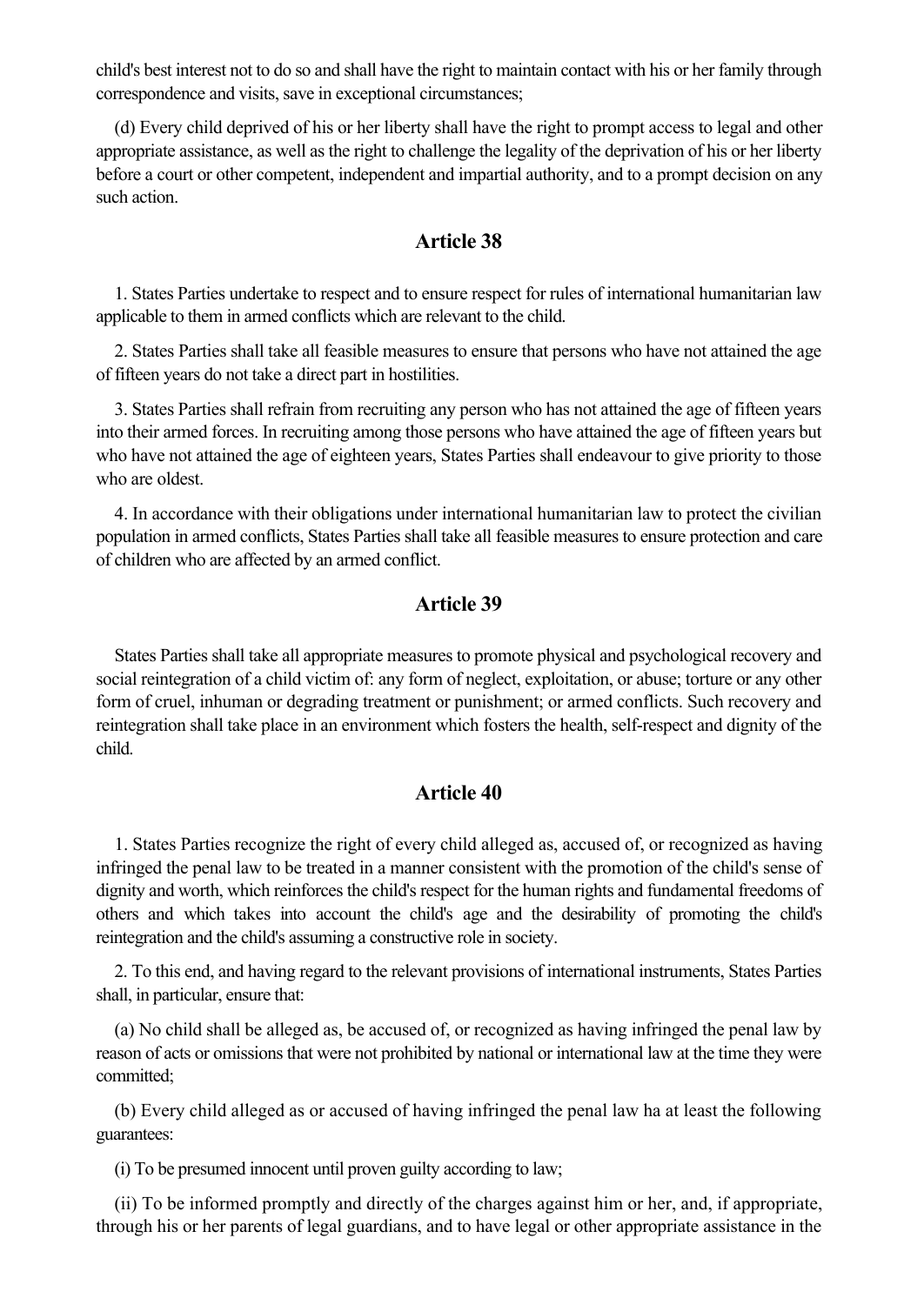preparation and presentation of his or her defense;

(iii) To have the matter determined without delay by a competent, independent and impartial authority or judicial body in a fair hearing according to law, in the presence of legal or other appropriate assistance and, unless it is considered not to be in the best interest of the child, in particular, taking into account his or her age or situation, his or her parents or legal guardians;

(iv) Not to be compelled to give testimony or to confess guilt: to examine or have examined adverse witnesses and to obtain the participation and examination of witnesses on his or her behalf under conditions of equality;

(v) If considered to have infringed the penal law, to have this decision and any measures imposed in consequence thereof reviewed by a higher competent, independent and impartial authority or judicial body according to law;

(vi) To have the free assistance of an interpreter if the child cannot understand or speak the language used;

(vii) To have his or her privacy fully respected at all stages of the proceedings.

3. States Parties shall seek to promote the establishment of laws, procedures, authorities and institutions specifically applicable to children alleged as, accused of, or recognized as having infringed the penal law, and, in particular:

(a) The establishment of a minimum age below which children shall be presumed not to have the capacity to infringe the penal law;

(b) Whenever appropriate and desirable, measures for dealing with such children without resorting to judicial proceedings, providing that human rights and legal safeguards are fully respected.

4. A variety of dispositions, such as care, guidance and supervision orders; counseling; probation; foster care; education an vocational training programmes and other alternatives to institutional care shall be available to ensure that children are dealt with in a manner appropriate to their well-being and proportionate both to their circumstances and the offence.

# **Article 41**

Nothing in the present Convention shall affect any provisions which are more conducive to the realization of the rights of the child and which may be contained in:

(a) The law of a State Party; or

(b) International law in force for that State.

# PART II

#### **Article 42**

States Parties undertake to make the principles and provisions of the Convention widely known, by appropriate and active means, to adults and children alike.

# **Article 43**

1. For the purpose of examining the progress made by States Parties in achieving the realization of the obligations undertaken in the present Convention, there shall be established a Committee on the Rights of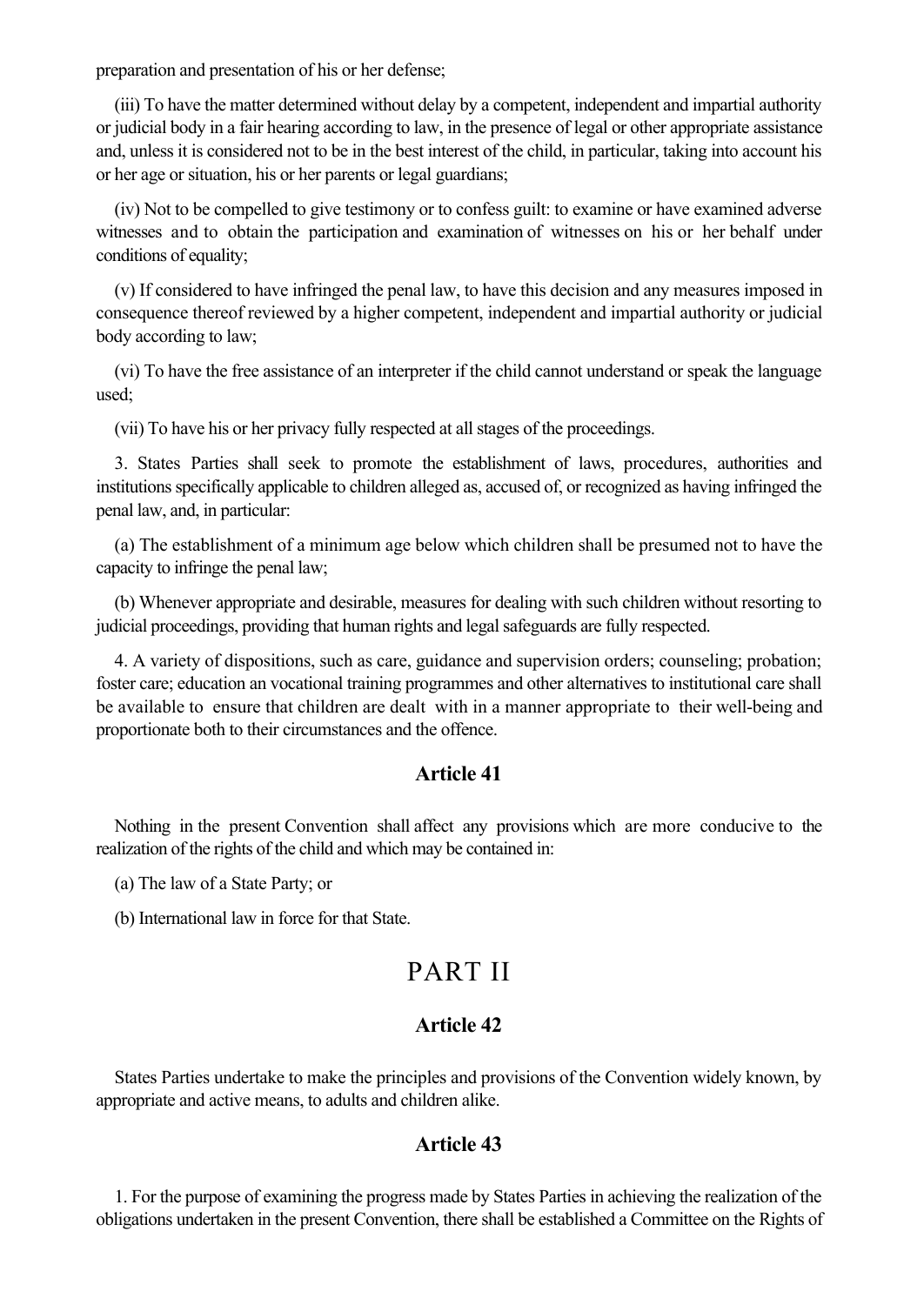the Child, which shall carry out the functions hereinafter provided.

2. The Committee shall consist of eighteen experts of high moral standing and recognized competence in the field covered by this Convention. The members of the Committee shall be elected by States Parties from among their nationals and shall serve in their personal capacity, consideration being given to equitable geographical distribution, as well as to the principal legal systems.

3. The members of the Committee shall be elected by secret ballot from a list of persons nominated by States Parties. Each State Party may nominate one person from among its own nationals.

4. The initial election to the Committee shall be held no later than six months after the date of the entry into force of the present Convention and thereafter every second year. At least four months before the date of each election, the Secretary-General of the United Nations shall address a letter to States Parties inviting them to submit their nominations within two months. The Secretary-General shall subsequently prepare a list in alphabetical order of all persons thus nominated, indicating States Parties which have nominated them, and shall submit it to the States Parties to the present Convention.

5. The elections shall be held at meetings of States Parties convened by the Secretary-General at United Nations Headquarters. At those meetings, for which two thirds of States Parties shall constitute a quorum, the persons elected to the Committee shall be those who obtain the largest number of votes and an absolute majority or the votes of the representatives of States Parties present and voting.

6. The members of the Committee shall be elected for a term of four years. They shall be eligible for re-election if re-nominated. The term of five of the members elected at the first election shall expire at the end of two years; immediately after the first election, the names of these five members shall be chosen by lot by the Chairman of the meeting.

7. If a member of the Committee dies or resigns or declares that for any other cause he or she can no longer perform the duties of the Committee, the State Party which nominated the member shall appoint another expert from among its nationals to serve for the remainder of the term, subject to the approval of the Committee.

8. The Committee shall establish its own rules of procedure.

9. The Committee shall elect its officers for a period of two years.

10. The meetings of the Committee shall normally be held at United Nations Headquarters or at any other convenient place as determined by the Committee. The Committee shall normally meet annually. The duration of the meetings of the Committee shall be determined, and reviewed, if necessary, by a meeting of the States Parties to the present Convention, subject to the approval of the General Assembly.

11. The Secretary-General of the United Nations shall provide the necessary staff and facilities for the effective performance of the functions of the Committee under the present Convention.

12. With the approval of the General Assembly, the members of the Committee established under the present Convention shall receive emoluments from United Nations resources on such terms and conditions as the Assembly may decide.

#### **<sup>+</sup> Види:**

**чл. 2. Закона - СЛ СРЈ, Међународни уговори - 2/97-70.**

# **Article 44**

1. States Parties undertake to submit to the Committee, through the Secretary-General of the United Nations, reports on the measures they have adopted which give effect to the rights recognized herein and on the progress made on the enjoyment of those rights: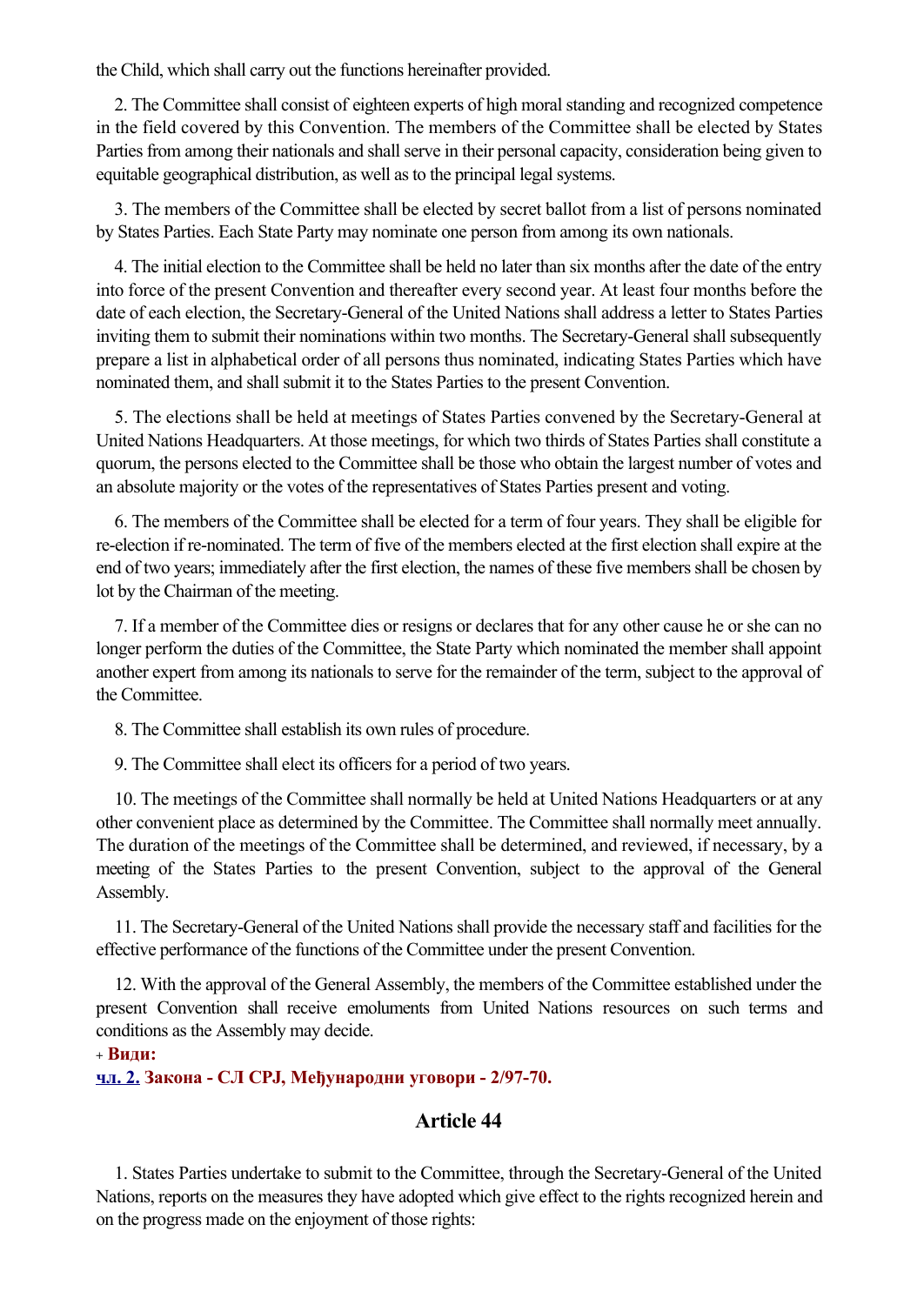(a) Within two years of the entry into force of the Convention for the State Party concerned;

(b) Thereafter every five years.

2. Reports made under the present article shall indicate factors and difficulties, if any, affecting the degree of fulfillment of the obligations under the present Convention. Reports shall also contain sufficient information to provide the Committee with a comprehensive understanding of the implementation of the Convention in the country concerned.

3. A State Party which has submitted a comprehensive initial report to the Committee need not, in its subsequent reports submitted in accordance with paragraph 1 (b) of the present article, repeat basic information previously provided.

4. The Committee may request from States Parties further information relevant to the implementation of the Convention.

5. The Committee shall submit to the General Assembly, through the Economic and Social Council, every two years, reports on its activities.

6. States Parties shall make their reports widely available to the public in their own countries.

#### **Article 45**

In order to foster the effective implementation of the Convention and to encourage international cooperation in the filed covered by the Convention:

(a) The specialized agencies, the United Nations Children's Fund, and other United Nations organs shall be entitled to be represented at the consideration of the implementation of such provisions of the present Convention as fall within the scope of their mandate. The Committee may invite the specialized agencies, the United Nations Children's Fund and other competent bodies as it may consider appropriate to provide expert advice on the implementation of the Convention in areas falling within the scope of their respective mandates. The Committee may invite the specialized agencies, the United Nations Children's Fund, and other United Nations organs to submit reports on the implementation of the Convention in areas falling within the scope of their activities;

(b) The Committee shall transmit, as it may consider appropriate, to the specialized agencies, the United Nations Children's Fund and other competent bodies, any reports from States Parties that contain a request, or indicate a need, for technical advice or assistance, along with the Committee's observations and suggestions, if any, on these requests or indications;

(c) The Committee may recommend to the General Assembly to request the Secretary-General to undertake on its behalf studies on specific issues relating to the rights of the child;

(d) The Committee may make suggestions and general recommendations based on information received pursuant to articles 44 and 45 of the present Convention. Such suggestions and general recommendations shall be transmitted to any State Party concerned and reported to the General Assembly, together with comments, if any, from States Parties.

# PART III

# **Article 46**

The present Convention shall be open for signature by all States.

### **Article 47**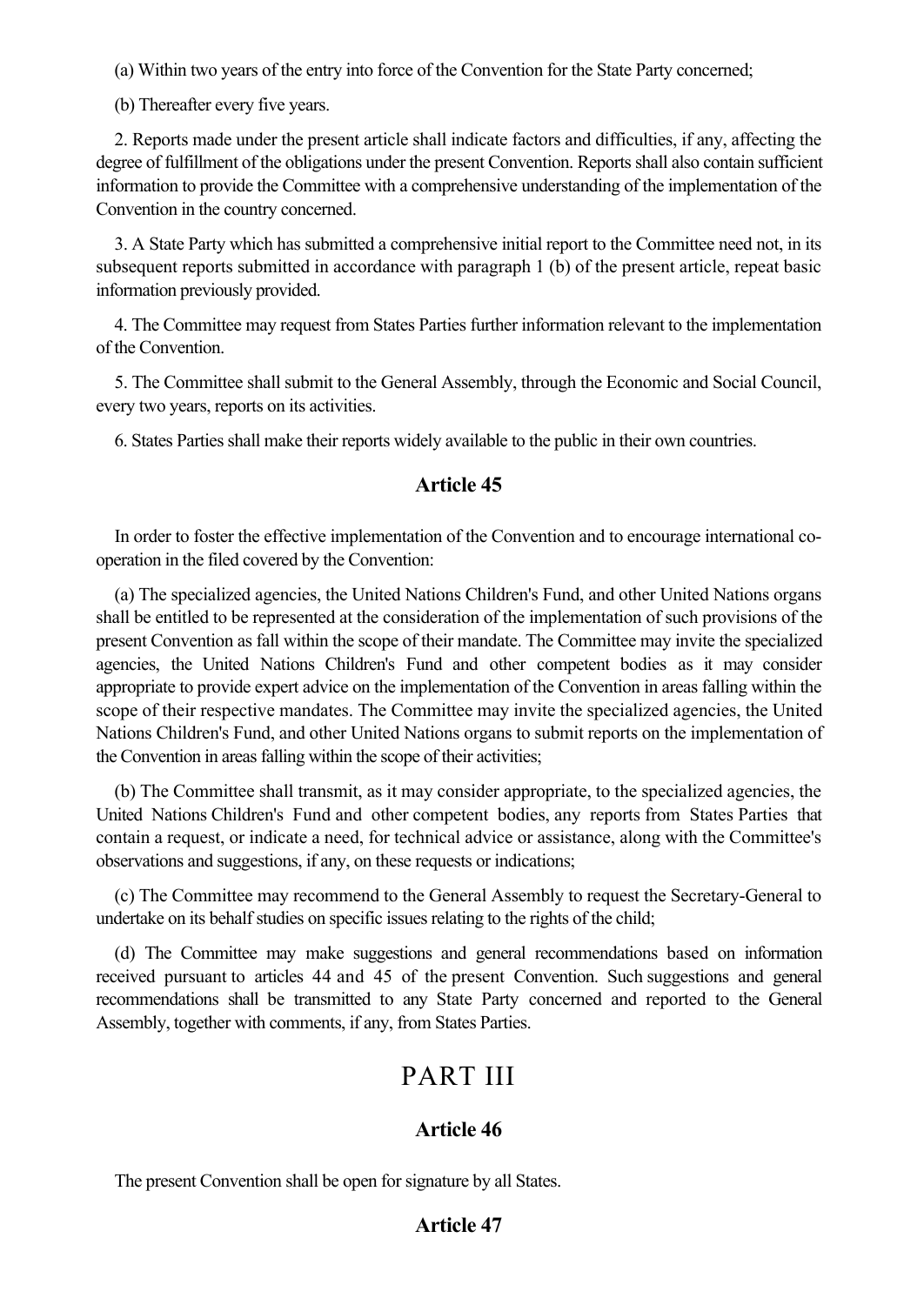The present Convention is subject to ratification. Instruments of ratification shall be deposited with the Secretary-General of the United Nations.

#### **Article 48**

The present Convention shall remain open for accession by any State. The instruments of accession shall be deposited with the Secretary-General of the United Nations.

#### **Article 49**

1. The present Convention shall enter into force on the thirtieth day following the date of deposit with the Secretary-General of the United Nations of the twentieth instrument of ratification or accession.

2. For each State ratifying or acceding to the Convention after the deposit of the twentieth instrument of ratification or accession, the Convention shall enter into force on the thirtieth day after the deposit by such State of its instrument of ratification or accession.

### **Article 50**

1. Any State Party may propose an amendment and file it with the Secretary-General of the United Nations. The Secretary-General shall thereupon communicate the proposed amendment to States Parties, with a request that they indicate whether they favour a conference of States Parties for the purpose of considering and voting upon the proposals. In the event that, within four months from the date of such a conference, at least one third of the States Parties favour such a conference, the Secretary-General shall convene the conference under the auspices of the United Nations. Any amendment adopted by a majority of States Parties present and voting at the conference shall be submitted to the General Assembly for approval.

2. An amendment adopted in accordance with paragraph 1 of the present article shall enter into force when it has been approved by the General Assembly of the United Nations and accepted by a twothirds majority of States Parties.

3. When an amendment enters into force, it shall be binding on those States Parties which have accepted it, other States Parties still being bound ty the provisions of the present Convention and any earlier amendments which they have accepted.

#### **Article 51**

1. The Secretary-General of the United Nations shall receive and circulate to all States the text of reservations made by States at the time of ratification or accession.

2. A reservation incompatible with the object and purpose of the present Convention shall not be permitted.

3. Reservations may be withdrawn at any time by notification to that effect addressed to the Secretary-General of the United Nations, who shall then inform all States. Such notification shall take effect on the date on which it is received by the Secretary-General.

### **Article 52**

A State Party may denounce the present Convention by written notification to the Secretary-General of the United Nations. Denunciation becomes effective one year after the date of receipt of the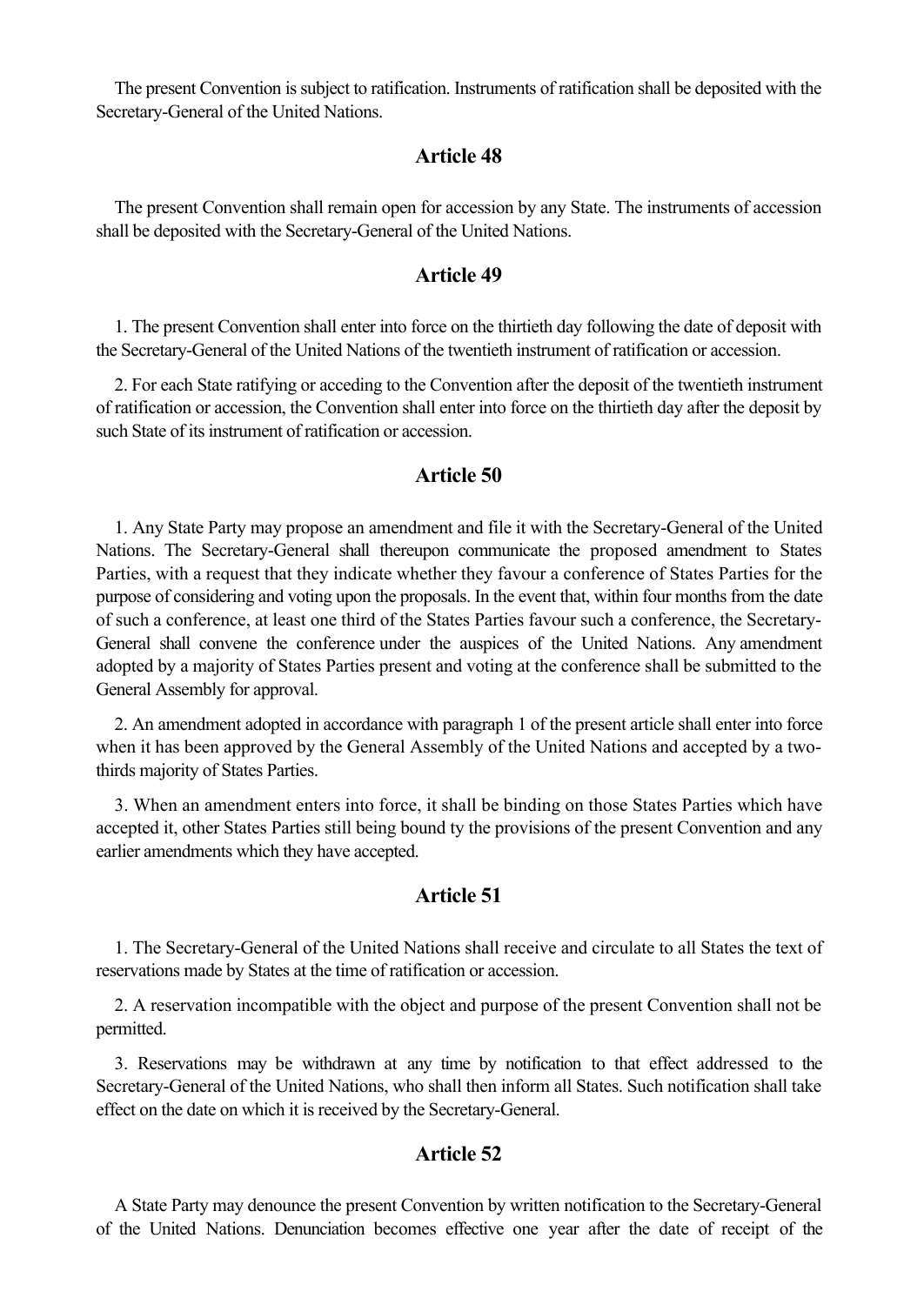notification by the Secretary-General.

#### **Article 53**

The Secretary-General of the United Nations is designated as the depositary of the present **Convention** 

# **Article 54**

The original of the present Convention, of which the Arabic, Chinese, English, French, Russian and Spanish texts are equally authentic, shall be deposited with the Secretary-General of the United Nations.

In witness thereof the undersigned plenipotentiaries, being duly authorized thereto by their respective Governments, have signed the present Convention.

# КОНВЕНЦИЈА О ПРАВУ ДЕТЕТА

### **ПРЕАМБУЛА**

Джаве чланице ове конвенције,

Сматрајући да, у складу са принципима прокламованим на Повељи Уједињених нација, признавање урођеног достојанства и једнаких и неотуђивих права свих припадника људске заједнице представља основу слободе, правде и мира у свету,

Имајући у виду да су народи Уједињених нација у Повељи поново потврдили веру у основна права човека и достојанство и вредност људске личности и одлучили да доприносе социјалном напретку и подизању животног стандарда у већој слободи,

Свесне да су Уједињене нације у Општој декларацији о правима човека<sup>3)</sup> и међународним пактовима о правима човека<sup>4)</sup> прокламовале и сагласиле се да сваком појединцу припадају сва права и слободе садржане у њима, без обзира на расу, боју коже, пол, језик, вероисповест, политичко или друго убеђење, национално или социјално порекло и имовинско стање, рођење или други статус,

\_\_\_\_\_\_\_\_\_\_\_\_\_\_\_\_\_\_\_\_

4) Резолуција бр. 2200 А (XXI), прилог

Подсећајући да су Уједињене нације у Општој декларацији о правима човека прокламовале да детињству припада посебна брига и помоћ,

Уверене да породици, као основној јединици друштва и природној средини за развој и благостање свих њених чланова, а посебно деце, треба да буде пружена неопходна заштита и помоћ како би могла у потпуности да преузме одговорности у заједници,

Свесне чињенице да дете, у циљу потпуног и складног развоја личности, треба да расте у породичној средини, у атмосфери среће, љубави и разумевања,

Сматрају да дете треба да буде у потпуности припремљено да живи самостално у

<sup>3)</sup> Резолуција бр. 217 А (III)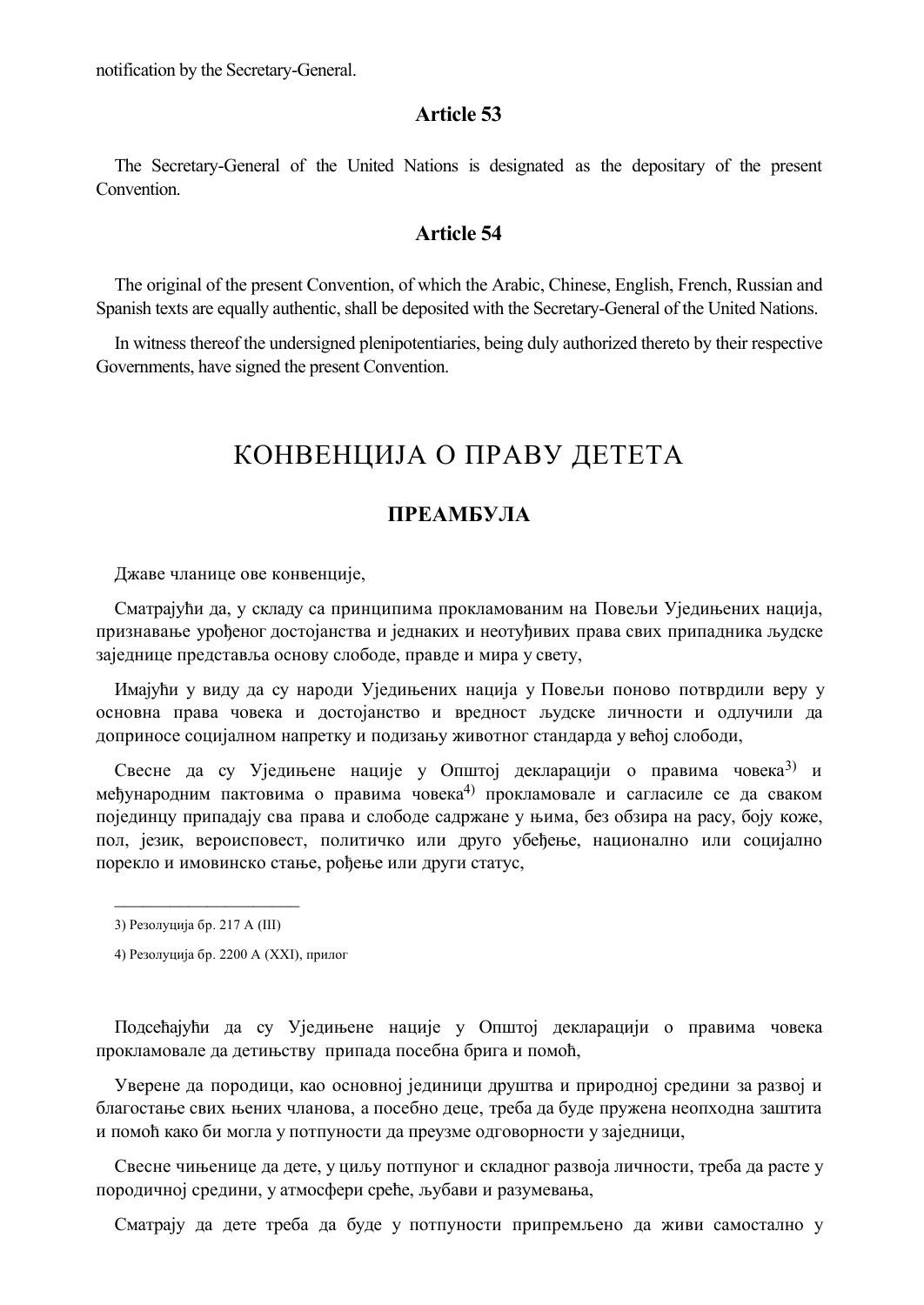друштву и да буде васпитано у духу идеала прокламованих у Повељи Уједињених нација, а посебно у духу мира, достојанства, толеранције, слободе, равноправности и солидарности,

Имајући у виду да је потреба за посвећивањем посебне бриге за дете изнесена у Женевској декларацији о правима детета из 1924. године<sup>5)</sup> и у Декларацији о правима детета коју су усвојиле Уједињене нације 1959. године<sup>6)</sup> и призната у Општој декларацији о правима човека, у Међународном пакту о грађанским и политичким правима (посебно у чл. 23. и 24), у Међународном пакту о економским, социјалним и културним правима (посебно у члану 10) и у статутима и одговарајућим инструментима специјализованих агенција и међународних организација које се баве заштитом деце,

\_\_\_\_\_\_\_\_\_\_\_\_\_\_\_\_\_\_\_\_\_\_\_\_\_

Имајући у виду, како је назначено у Декларацији о правима детета коју је усвојила Генерална скупштина 20. новембра 1959. године, да су "детету, с обзиром на његову физичку и менталну незрелост, потребни посебна заштита и брига, укључујући одговарајућу правну заштиту, како пре тако и после рођења", $7$ )

7) ИБИД, преамбула

 $\overline{\mathcal{L}}$  , which is a set of the set of the set of the set of the set of the set of the set of the set of the set of the set of the set of the set of the set of the set of the set of the set of the set of the set of th

Подсећајући на одредбе Декларације о социјалним и правним принципима које се односе на заштиту и благостање деце, с посебним освртом на национално и међународно старатељство и усвојење<sup>8)</sup>, Правила Уједињених нација о стандардном минимуму у малолетничком правосуђу (Пекиншка правила)<sup>9)</sup> и Декларацију о заштити жена и деце у случају ванредног стања и оружаног сукоба, 10)

 $\overline{\mathcal{L}}$  , which is a set of the set of the set of the set of the set of the set of the set of the set of the set of the set of the set of the set of the set of the set of the set of the set of the set of the set of th

10) Резолуција бр. 3318 (XXIX)

Свесне да у свим земљама света има деце која живе у ванредно тешким условима и да је таквој деци неопходна посебна брига,

Узимајући у обзир значај традиција и културних вредности сваког народа за заштиту и складан развој детета.

Свесне значаја међународне сарадње за побољшање услова живота деце у свим земљама, посебно у земљама у развоју,

Сагласиле су се о следећем:

# ДЕО I

# **Члан 1.**

<sup>5)</sup> Часопис Лиге народа, посебан додатак бр. 21, октобар 1924. године, стр. 43.

<sup>6)</sup> Резолуција бр. 1389 (XIV)

<sup>8)</sup> Резолуција бр. 41/85, прилог

<sup>9)</sup> Резолуција бр. 40/33, прилог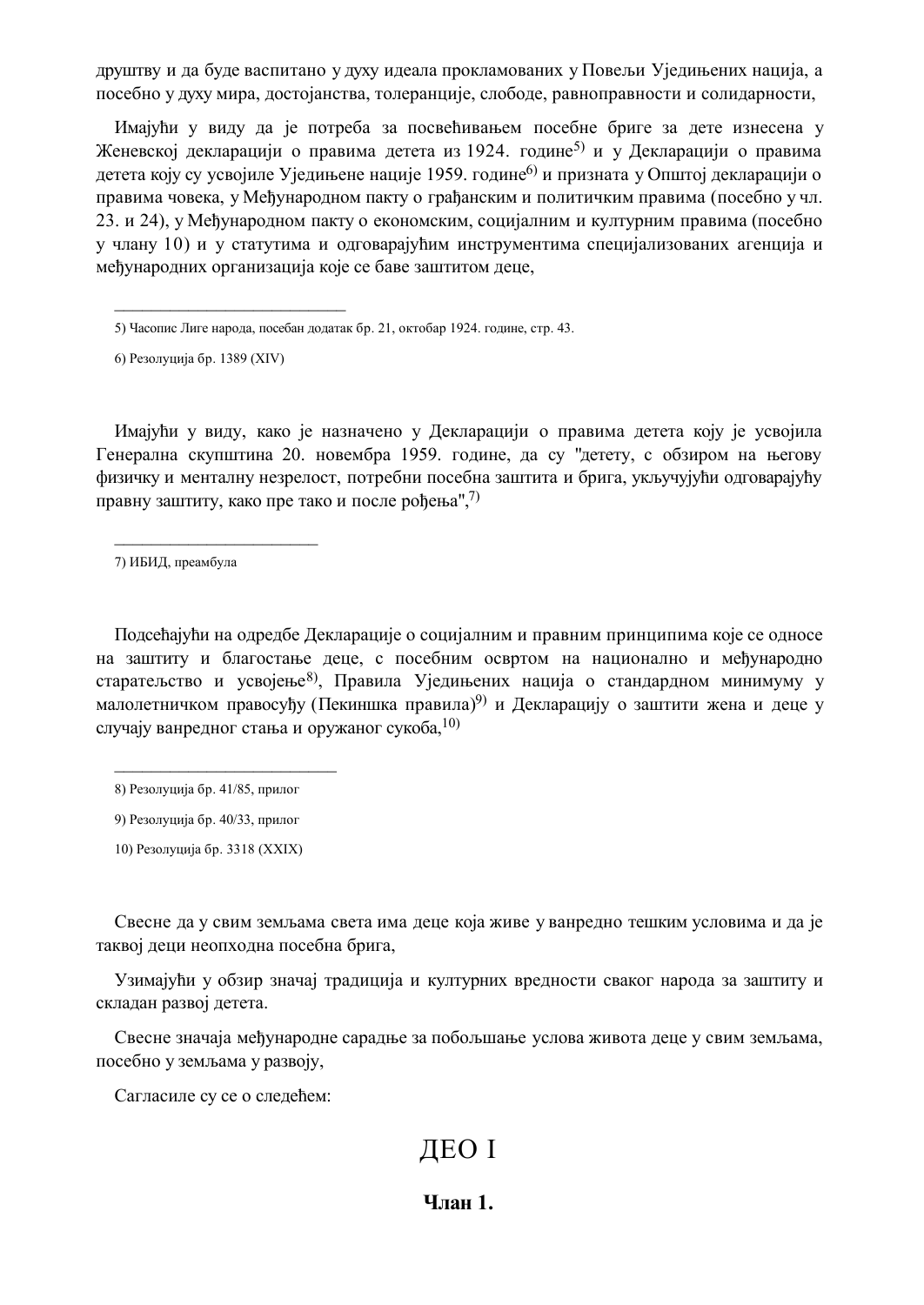За сврхе ове конвенције, дете је људско биће које није навршило осамнаест година живота, ако се, на основу закона који се односи на дете, пунолетство не стиче раније.

#### **Члан 2.**

1. Државе чланице ове конвенције поштују и обезбеђују права садржана у Конвенцији сваком детету под њиховом јурисдикцијом, без икакве дискриминације и без обзира на расу, боју коже, пол, језик, вероисповест, политичко или друго убеђење, национално, етничко или социјално порекло, имовно стање, онеспособљеност, рођење или други статус детета или његовог родитеља или законитог старатеља.

2. Државе чланице предузимају све потребне мере како би се обезбедила заштита детета од свих облика дискриминације или казне засноване на статусу, активностима, израженом мишљењу или убеђењу родитеља, законитих старатеља или чланова породице детета.

#### **Члан 3.**

1. У свим активностима које се тичу деце од примарног значаја су интереси детета без обзира на то да ли их спроводе јавне или приватне институције за социјалну заштиту, судови, административни органи или законодавна тела.

2. Државе чланице се обавезују да детету обезбеде такву заштиту и бригу која је неопходна за његову добробит, узимајући у обзир права и обавезе његових родитеља, законитих старатеља или других појединаца који су правно одговорни за дете и предузимају у том циљу све потребне законодавне и административне мере.

3. Државе чланице се старају да институције, службе и установе које су одговорне за бригу или заштиту деце буду у складу са стандардима које су утврдили надлежни органи, посебно у области сигурности и здравља и броју и подобности особља, као и стручног надзора.

**<sup>+</sup> Судска пракса**

# **Члан 4.**

Државе чланице предузимају све одговарајуће законодавне, административне и остале мере за остваривање права признатих у овој конвенцији. У вези са економским, социјалним и културним правима, државе чланице предузимају такве мере максимално користећи своја расположива средства, а где је то потребно, у оквиру међународне сарадње.

#### **Члан 5.**

Државе чланице поштују одговорности, права и дужности родитеља или, ако је такав случај, чланова шире породице или заједнице, како је предвиђено локалним обичајима, законских старатеља или других лица законски одговорних за дете, да на начин који је у складу с развојем способности детета обезбеде, упуте и усмеравају дете у остваривању његових права која су призната у овој конвенцији.

# **Члан 6.**

1. Државе чланице признају да свако дете самим рођењем има право на живот.

2. Државе чланице обезбеђују у највећој могућој мери опстанак и развој детета.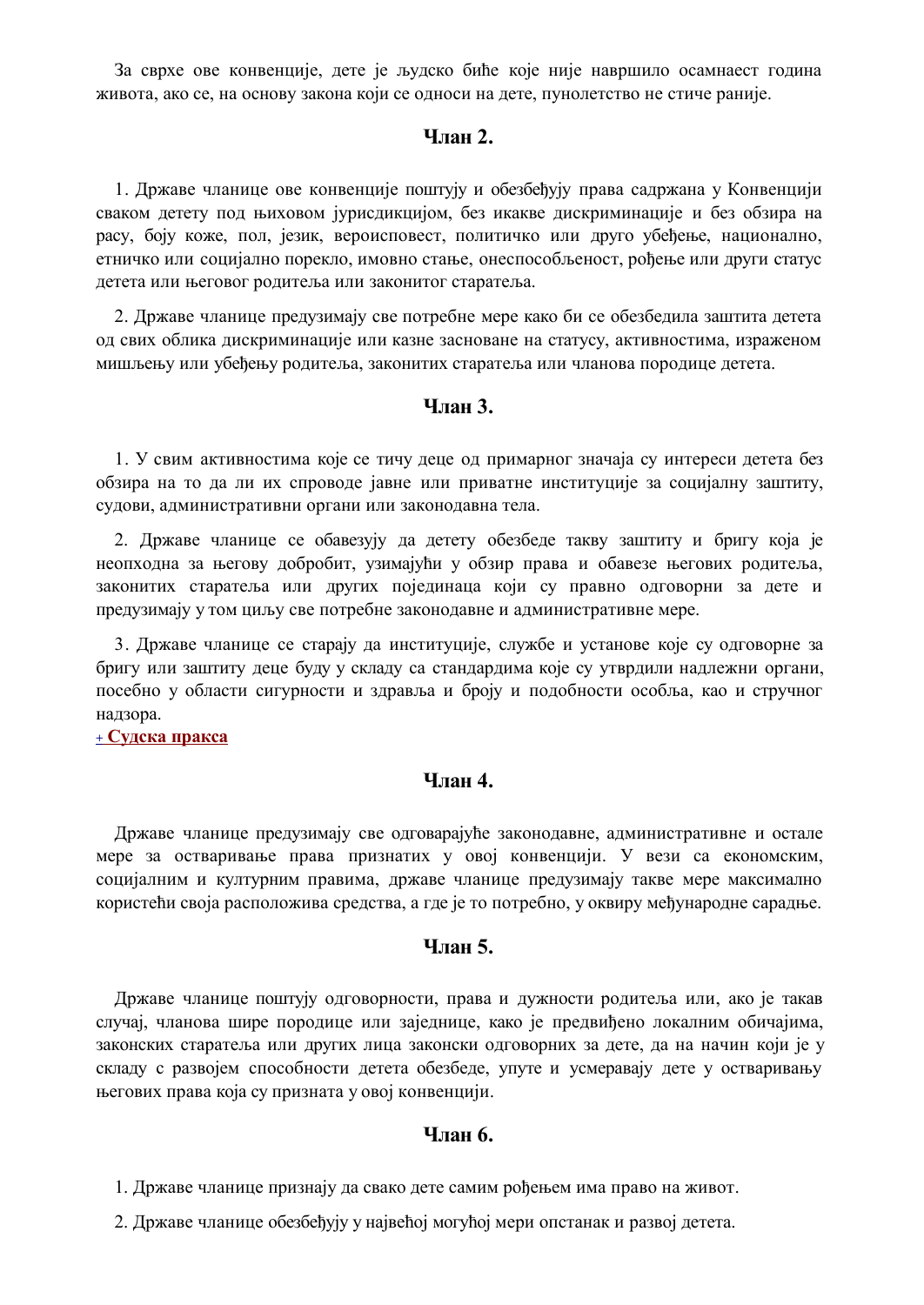#### **Члан 7.**

1. Дете се пријављује одмах након рођења и од рођења има право на име, право на старање, држављанство и, ако је то могуће, право да зна ко су му родитељи и право на њихово старање.

2. Државе чланице обезбеђују остваривање ових права у складу с националним законом и својим обавезама у складу с одговарајућим међународним инструментима из ове области, посебно у случајевима у којима би дете иначе било апатрид.

**<sup>+</sup> Судска пракса**

# **Члан 8.**

1. Државе чланице се обавезују да поштују право детета на очување свог идентитета, укључујући држављанство, име и породичне везе, како је то признато законом, без незаконитог мешања.

2. У случајевима када је дете нелегално лишено неких или свих елемената свог идентитета, државе чланице пружају одговарајућу помоћ и заштиту како би му што брже био враћен идентитет.

#### **Члан 9.**

1. Државе чланице обезбеђују да ниједно дете не буде одвојено од својих родитеља против њихове воље, осим када надлежни органи на основу судског увида одлуче, у складу с одговарајућим законом и процедурама, да је такво раздвајање неопходно и у најбољем интересу детета. Таква одлука може бити неопходна у одређеном случају, као нпр. ако родитељи злостављају или занемарују дете или ако живе одвојено па се мора донети одлука о месту становања детета.

2. У сваком поступку, у складу са тачком 1, све заинтересоване стране добиће прилику да учествују у поступку и да изнесу своје мишљење.

3. Државе чланице поштују право детета које је одвојено од једног или оба родитеља да одржава личне односе и непосредне контакте са оба родитеља на сталној основи, осим ако је то у супротности са најбољим интересима детета.

4. У случајевима када је раздвајање последица мере коју је предузела држава чланица, као што су притвор, затвор, изгнанство, депортација или смрт (укључујући смрт која из било ког разлога наступи док је на бризи државе) једног или оба родитеља или детета, држава чланица ће, на захтев, родитељима, детету или, ако је такав случај, другом члану породице обезбедити основне информације о месту боравка одсутног члана/чланова породице ако давање такве информације не иде на штету добробити детета. Државе чланице се надаље старају да подношење таквог захтева само по себи не повлачи никакве штетне последице за заинтересовано лице/лица.

# **Члан 10.**

1. У складу са обавезом држава чланица, сходно члану 9. тачка 1, захтеве детета или његових родитеља да уђе у државу чланицу или је напусти ради спајања породице државе чланице решавају на позитиван, хуман и експедитиван начин. Државе чланице, такође, обезбеђују да подношење таквог захтева не повлачи никакве штетне последице за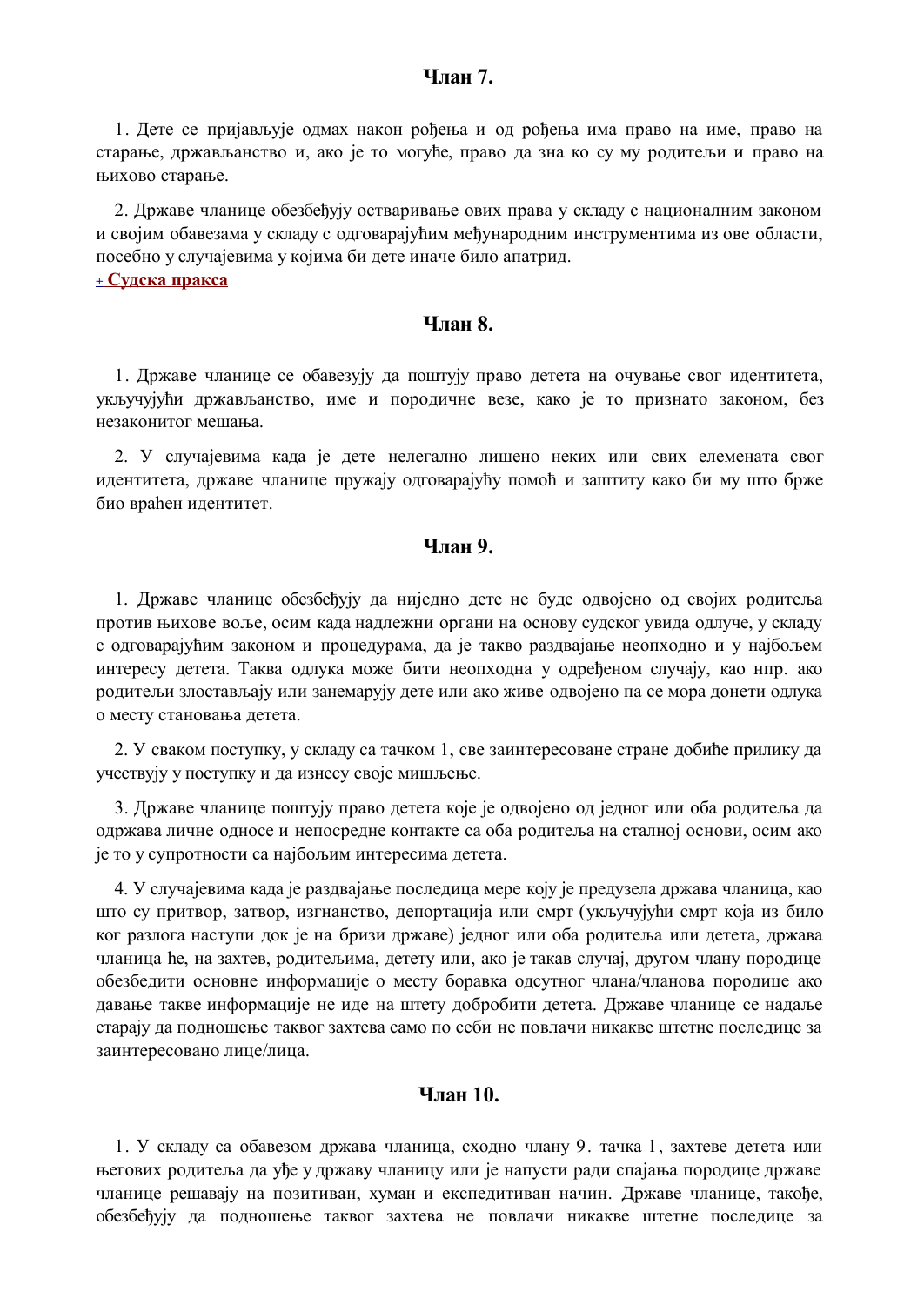подносиоце захтева и чланове њихове породице.

2. Дете чији родитељи живе у различитим државама има право да одржава личне везе и непосредне контакте са оба родитеља на сталној основи, осим под изузетним околностима. У том циљу и у складу са обавезом држава чланица, сходно члану 9. тачка 2, државе чланице поштују право детета и његових родитеља да напусте сваку земљу, укључујући и сопствену, као и да уђу у своју земљу. Право на напуштање сваке земље подлеже само оним ограничењима која су прописана законом и која су потребна ради заштите националне безбедности, јавног реда (order public), јавног здравља и морала или права и слобода других и која су у складу са осталим правима признатим у овој конвенцији.

#### **Члан 11.**

1. Државе чланице предузимају мере за борбу против нелегалног трансфера и невраћање деце из иностранства.

2. У том циљу, државе чланице подстичу закључивање билатералних или мултилатералних споразума или приступање постојећим споразумима.

#### **Члан 12.**

1. Државе чланице обезбеђују детету које је способно да формира своје сопствено мишљење право слободног изражавања тог мишљења о свим питањима која се тичу детета, с тим што се мишљењу детета посвећује дужна пажња у складу са годинама живота и зрелошћу детета.

2. У ту сврху, детету се посебно даје прилика да буде саслушано у свим судским и административним поступцима који се односе на њега, било непосредно или преко заступника или одговарајућег органа, на начин који је у складу са процедуралним правилима националног закона.

#### **<sup>+</sup> Судска пракса**

#### **Члан 13.**

1. Дете има право на слободу изражавања која обухвата и слободу да тражи, прима и даје информације и идеје свих врста, без обзира на границе, било усмено или писмено или преко штампе, уметности или неког другог медија по избору детета.

2. Остваривање овог права може да подлеже извесним ограничењима, али само оним која су одређена законом и која су неопходна:

(а) ради поштовања права или угледа других; или

(б) ради заштите националне безбедности, или јавног реда (ordre public), или јавног здравља или морала.

#### **Члан 14.**

1. Државе чланице поштују право детета на слободу мишљења, савести и вероисповести.

2. Државе чланице поштују права и дужности родитеља и, ако је такав случај, законитих старатеља да усмеравају дете у остваривању његовог права на начин који је у склау са развојем његових способности.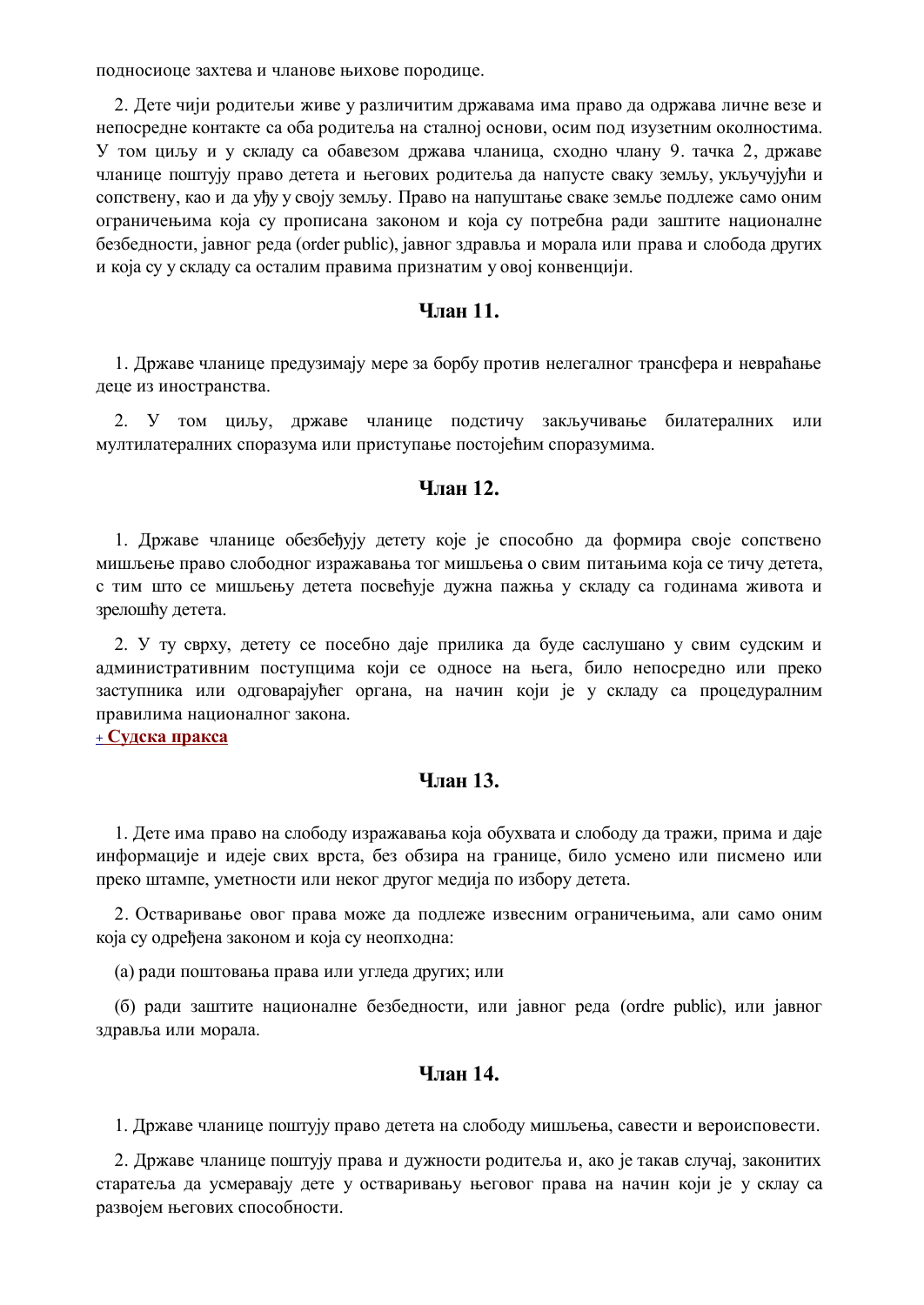3. Слобода испољавања вероисповести или убеђења може да подлеже само оним ограничењима која су прописана законом и која су неопходна ради заштите јавне сигурности, реда, здравља или морала или основних права и слобода других.

# **Члан 15.**

1. Државе чланице признају права детета на слободу удруживања и слободу мирног окупљања.

2. Не могу се наметнути никаква ограничења на остваривање ових права, осим оних која су у сладу са законом и која су неопходна у демократском друштву у интересу националне безбедности или јавне сигурности, јавног реда (ordre public), заштите јавног здравља или морала или заштите права и слобода других.

#### **Члан 16.**

1. Ни једно дете не сме бити изложено самовољном или незаконитом мешању у његов приватни и породични живот, дом или личну преписку, као ни незаконитим нападима на његову част и углед.

2. Дете има право на заштиту закона од таквог мешања или напада.

#### **Члан 17.**

Државе чланице признају значајну улогу средстава јавног информисања и омогућавају приступ детета информацијама и материјалима из различитих националних и међународних извора, посебно оних чији је циљ унапређење његовог социјалног, духовног и моралног добра и физичког и менталног здравља. У том циљу, државе чланице:

(а) подстичу средства јавног информисања да шире информације и материјале од социјалног и културног интереса за дете и у складу са чланом 29;

(б) подстичу међународну сарадњу у производњи, размени и ширењу таквих информација и материјала из различитих културних, националних и међународних извора;

(ц) подстичу објављивање и ширење дечјих књига;

(д) подстичу средства јавног информисања да посвете посебну пажњу лингвистичким потребама детета које припада мањинској групи или које је аутохтоног порекла;

(е) подстичу развој одговарајућих смерница за заштиту детета од информација и материјала који штете његовом добру, имајући у виду одредбе чл. 13. и 18.

#### **Члан 18.**

1. Државе чланице ће уложити све напоре како би се уважавало начело да оба родитеља имају заједничку одговорност у подизању и развоју детета. Родитељи или, у зависности од случаја, законити старатељи имају главну одговорност за подизање и развој детета. Интереси детета су њихова основна брига.

2. Ради гарантовања и унапређивања права садржаних у овој конвенцији, државе чланице пружају родитељима и законитим старатељима одговарајућу помоћ у обављању дужности васпитавања детета и обезбеђују развој институција, објеката и служби за бригу о деци.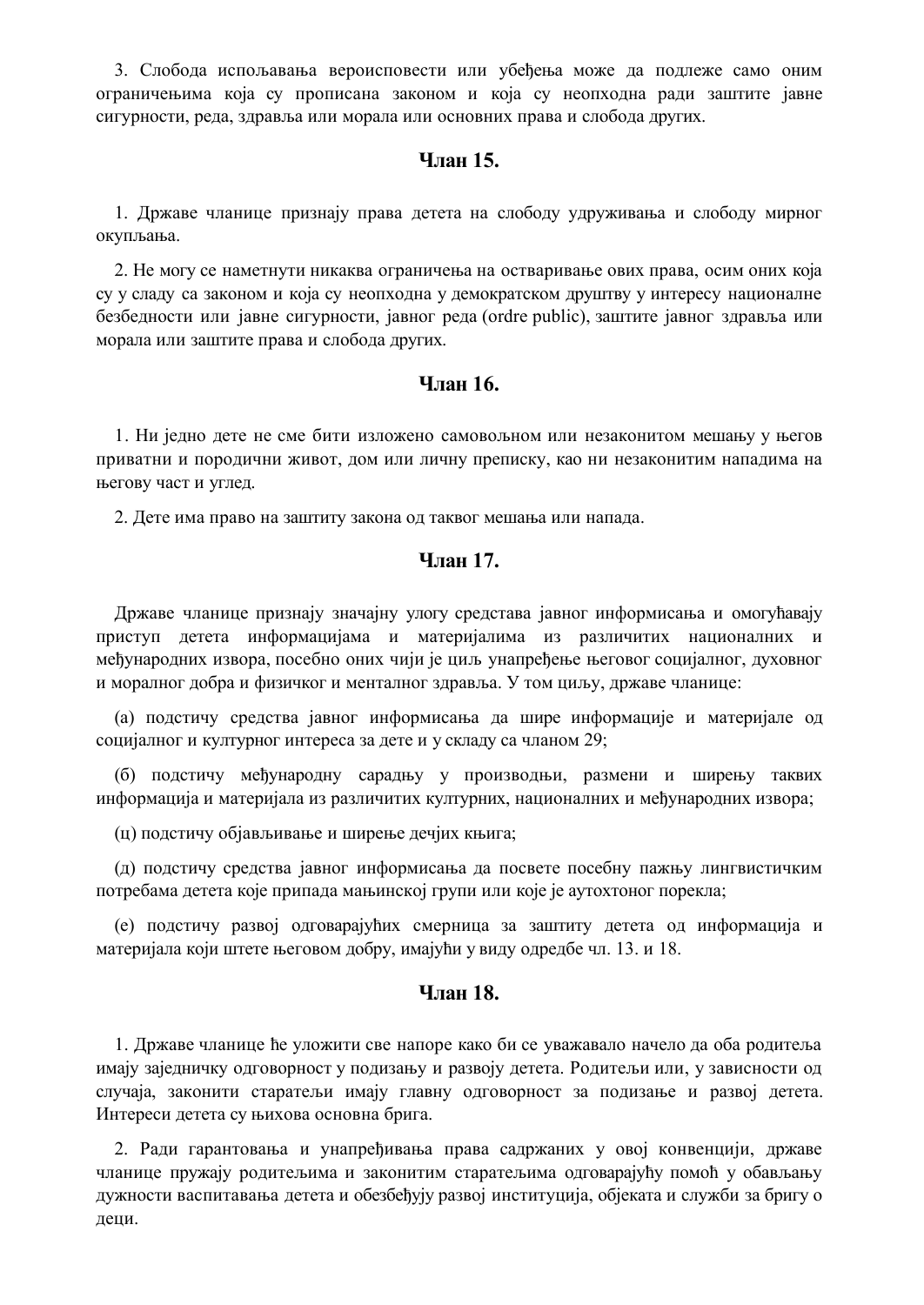3. Државе чланице предузимају све одговарајуће мере како би обезбедиле да се деца запослених родитеља користе услугама дечјих установа и објеката.

#### **Члан 19.**

1. Државе чланице предузимају све одговарајуће законодавне, административне, социјалне и образовне мере ради заштите детета од свих облика физичког или менталног насиља, повреда или злоупотребе, занемаривања или немарног односа, малтретирања или експлоатације, укључујући и сексуалну злоупотребу, док је на бризи код родитеља, законитих старатеља или неког другог лица коме је поверена брига о детету.

2. Такве заштитне мере треба да обухвате, по потреби, ефикасне поступке за установљавање социјалних програма за обезбеђење подршке неопходне детету и онима којима је поверена брига о детету, као и остале облике спречавања, утврђивања, пријављивања, прослеђивања, истраге, поступања и праћења случајева овде наведеног злостављања детета и, по потреби, обраћања суду.

# **Члан 20.**

1. Дете које је привремено или трајно лишено породичне средине или коме, у његовом најбољем интересу, није дозвољено да остане у том кругу има право на посебну заштиту и помоћ државе.

2. Државе чланице, у складу са својим националним законима, обезбеђују алтернативно старање за такво дете.

3. Такво старање треба да обухвата, између осталог, смештај у другу породицу, кафалах према исламском праву, усвојење или, ако је неопходно, смештај у одговарајуће установе за бригу о деци. При разматрању решења, треба обратити дужну пажњу и на чињеницу да је пожељан континуитет у подизању детета, као и на етичко, верско, културно и лингвистичко порекло детета.

# **Члан 21.**

Државе чланице које признају и/или дозвољавају систем усвојења обезбеђују да најбољи интереси детета буду одлучујући и:

(а) обезбеђују да усвојење детета одобрава само надлежни орган који утврђује, у складу са односним законом и процедурама и на основу свих релевантних и поузданих информација, да се усвојење дозвољава с обзиром на положај детета у вези са родитељима, рођацима и законитим старатељима и, по потреби, да су заинтересована лица свесно дала сагласност за усвојење на основу таквог савета који може бити потребан;

(б) признају да се међудржавно усвојење може сматрати алтернативном могућношћу бриге о детету ако се дете не може сместити у другу породицу или бити усвојено или ако се о њему не може водити брига на погодан начин у земљи његовог порекла;

(ц) обезбеђују да дете на које се односи међудржавно усвојење ужива заштиту и стандарде једнаке онима који постоје у случају усвојења у оквиру једне земље;

(д) предузимају све одговарајуће мере како у случају међудржавног усвојења смештај не би имао за последицу неоправдану финансијску корист за оне који у томе не учествују;

(е) унапређују, где је то погодно, циљеве овог члана закључивањем билатералних или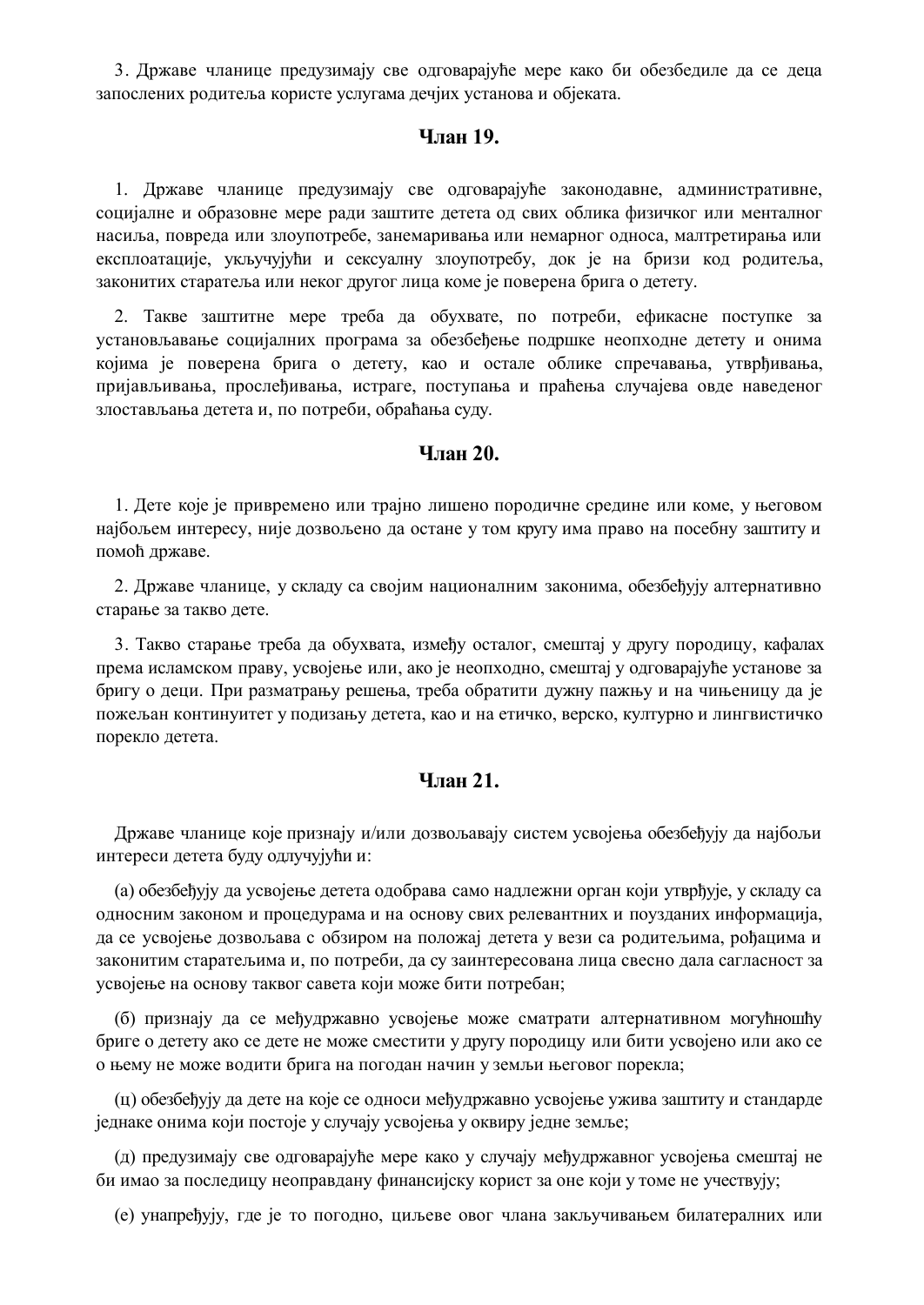мултилатералних аранжмана или споразума и настоје, у том оквиру, да смештај детета у другој земљи изврше надлежни органи или тела.

#### **Члан 22.**

1. Државе чланице предузимају одговарајуће мере како би детету које тражи статус избеглице или које се сматра избеглицом, у складу са одговарајућим међународним или националним законом и процедурама, без обзира на то да ли је дете у пратњи својих родитеља или неког другог лица или не, омогућиле да добије одговарајућу заштиту и хуманитарну помоћ у остваривању права садржаних у овој конвенцији и у другим међународним инструментима о правима човека или о хуманитарним питањима чије су чланице поменуте државе.

2. У том циљу, државе чланице, ако сматрају за сходно, учествују у свим напорима Уједињених нација и других надлежних међувладиних или невладиних организација које сарађују са Уједињеним нацијама, у циљу заштите и пружања помоћи таквом детету и налажења родитеља или других чланова породице детета избеглице ради прибављања информација неопходних за спајање са његовом породицом. У случајевима када се не могу пронаћи родитељи нити остали чланови породице, детету се пружа једнака заштита као и свој другој деци која су стално или привремено лишена породичног круга из било ког разлога, како је то наведено у овој конвенцији.

## **Члан 23.**

1. Државе чланице признају да ментално зостало или физички инвалидно дете треба да ужива пун и достојан живот, у условима којима се обезбеђује његово достојанство, подстиче самосталност и олакшава активно учешће детета у заједници.

2. Државе чланице уважавају право инвалидног детета на посебну негу и подстицаће и обезбеђивати помоћ детету које за то испуњава услове и онима који су одговорни за старање о њему, а за коју је поднесен захтев, зависно од расположивих средстава, и која одговара стању детета и условима родитеља или других лица која се старају о детету.

3. Уважавајући посебне потребе инвалидног детета, помоћ у складу с тачком 2. пружа се бесплатно увек кад је то могуће, имајући у виду финансијска средства родитеља или других лица која се старају о детету, и која је тако осмишљена да инвалидно дете има ефикасан приступ и добија образовање, обуку, услуге здравствене заштите и рехабилитације, припрему за запошљавање и могућност рекреације на начин који доприноси остваривању што потпуније друштвене интеграције и личног развоја детета, укључујући културни и духовни развој.

4. Државе чланице унапређују, у духу међународне сарадње, размену одговарајућих информација у области превентивне заштите здравља и медицинског, психолошког и функционалног лечења инвалидног детета, укључујући ширење и доступност информација у вези са методама обуке у циљу рехабилитације и стручног оспособљавања како би се државама чланицама омогућило да побољшају своје могућности и вештине и прошире своја искуства у тим областима. У том циљу, посебна пажња поклања се потребама земаља у развоју.

# **Члан 24.**

1. Државе чланице признају право детета на највиши ниво здравствене и медицинске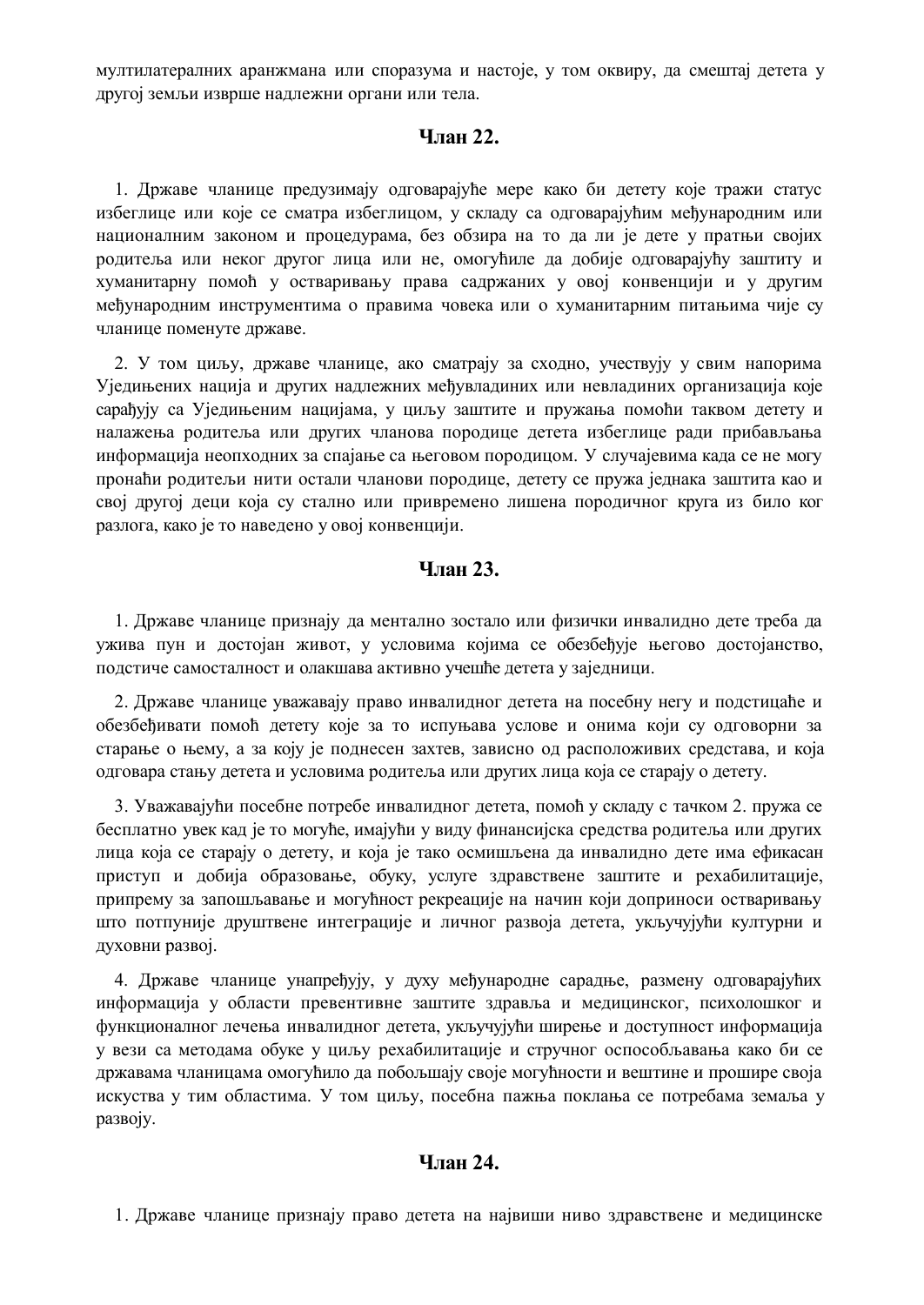заштите и на рехабилитацију. Државе чланице ће настојати да ни једном детету не буде ускраћено право на такву здравствену заштиту.

2. Државе чланице ће се залагати за потпуно остваривање овог права и, посебно, предузимати одговарајуће мере за:

(а) смањење смртности одојчади и деце;

(б) обезбеђење неопходне медицинске помоћи и здравствене заштите свој деци, с нагласком на развој примарне здравствене заштите;

(ц) сузбијање болести и потхрањености, укључујући у оквиру примарне здравствене заштите, између осталог примену лако доступне технологије и обезбеђујући адекватне хранљиве намирнице и чисту воду за пиће, узимајући у обзир опасности и ризик загађења животне средине;

(д) обезбеђење одговарајуће заштите мајке пре и после рођења детета;

(е) омогућавање свим сегментима друштва, посебно родитељима и деци, да буду информисани и да им се пружи подршка у коришћењу основних знања о здрављу, исхрани детета, предностима дојења, хигијени и хигијенским условима животне средине, као и спречавању несрећа;

(ф) развој превентивне здравствене заштите, савете родитељима и образовање и пружање услуга у вези с планирањем породице.

3. Државе чланице предузимају све ефикасне и одговарајуће мере за укидање традиционалне праксе која штети здрављу деце.

4. Државе чланице преузимају на себе обавезу да унапређују и подстичу међународну сарадњу у циљу постепеног постизања потпуне реализације права из овог члана. У том погледу, посебно ће се узети у обзир потребе земаља у развоју.

#### **Члан 25.**

Државе чланице уважавају право детета, које су надлежни органи збринули ради старања, заштите или лечења његовог физичког или менталног здравља, на периодичне провере лечења које се обезбеђује детету и свих осталих околности од значаја за његово збрињавање.

# **Члан 26.**

1. Државе чланице уважавају право сваког детета да користи социјалну заштиту, укључујући социјално осигурање, и предузимају све мере неопходне за пуно остваривање тог права у складу с националним законима.

2. Ове повластице треба да буду признате, ако то одговара, узимајући у обзир средства и услове детета и лица која су одговорна за издржавање детета, као и све остале услове значајне за захтеве за повластице које поднесе дете или који се поднесу у његово име.

# **Члан 27.**

1. Државе чланице признају право сваког детета на животни стандард примерен физичком, менталном, духовном, моралном и друштвеном развоју детета.

2. Родитељ(и) или друга лица одговорна за дете имају првенствено одговорност да, у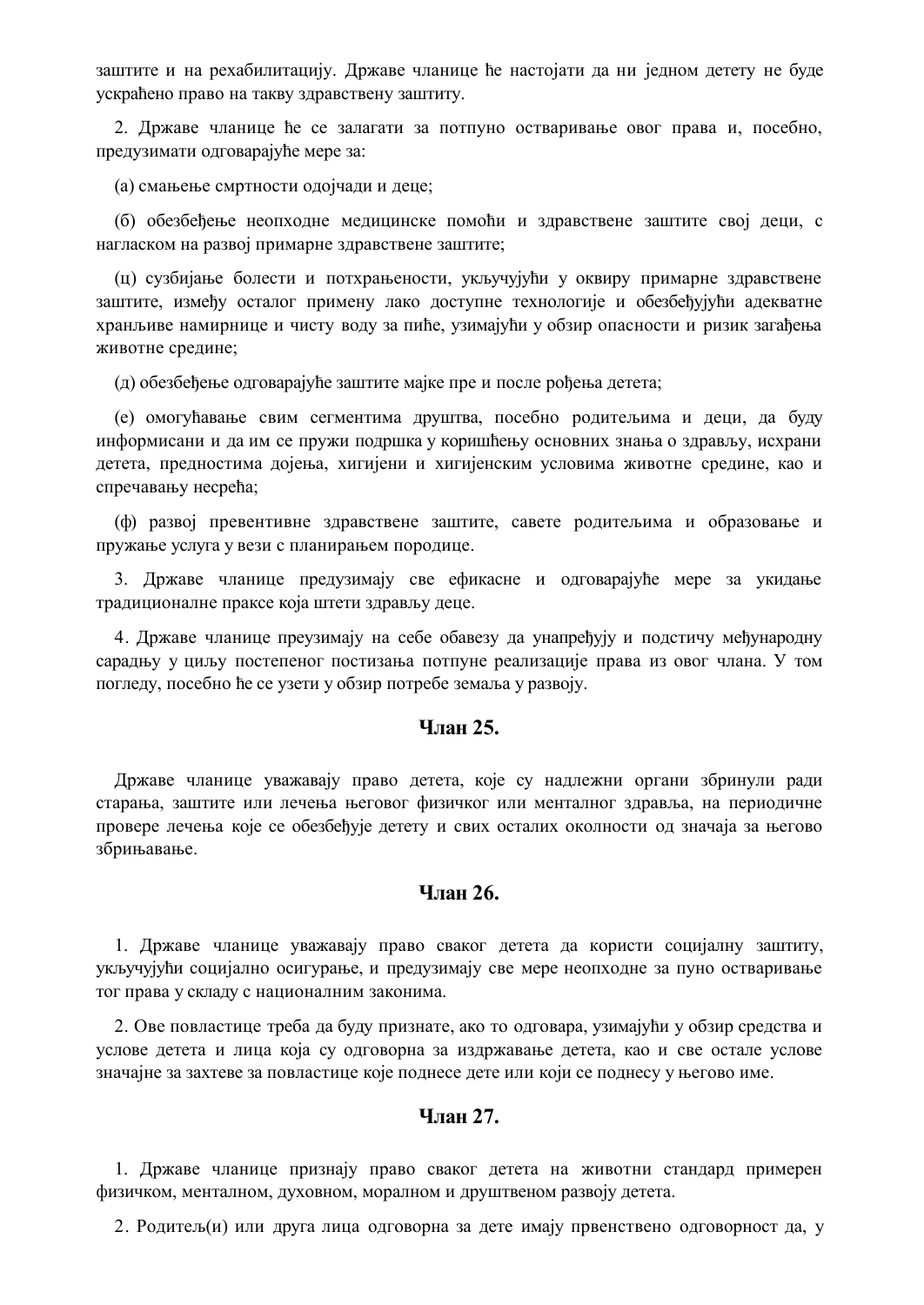оквиру својих способности и финансијских могућности, обезбеде животне услове потребне за развој детета.

3. Државе чланице, у складу с националним условима и својим могућностима, предузимају одговарајуће мере за помоћ родитељима и другим лицима одговорним за дете, ради остваривања овог права и, у случају потребе, обезбеђују материјалну помоћ и програме потпоре, посебно у погледу исхране, одеће и становања.

4. Државе чланице предузимају све одговарајуће мере како би обезбедиле да дете добија издржавање од родитеља или других лица која су финансијски одговорна за дете, како у оквиру државе чланице тако и из иностранства. Посебно, ако лице које финансијски одговорно за дете не живи у истој држави у којој и дете, државе чланице подстичу приступање међународним споразумима, односно закључење таквих споразума, као и других одговарајућих аранжмана.

# **Члан 28.**

1. Државе чланице признају право детета на образовање и, ради постепеног остварења тог права на основу једнаких могућности, посебно:

(а) проглашавају основно образовање обавезним и бесплатним за све;

(б) подстичу развој различитих облика срењошколског образовања, укључујући опште и стручно образовање, које је доступно свој деци и предузимају одговарајуће мере као што су увођење бесплатног образовања и пружање финансијске помоћи у случају потребе;

(ц) свима омогућавају стицање високог образовања на основу способности, користећи прикладна средства;

(д) свој деци стављају на располагање образовне и стручне информације и услуге професионалне оријентације;

(е) предузимају мере за подстицање редовног похађања школе и смањење исписивања из школе.

2. Државе чланице предузимају све одговарајуће мере како би се дисциплина у школама могла спроводити на начин који је у складу са људским достојанством детета и овом конвенцијом,

3. Државе чланице унапређују и подстичу међународну сарадњу о питањима која се односе на образовање, посебно ради доприноса елиминацији незнања и неписмености у свету и олакшања приступа науци, техничком знању и савременим методама наставе. У том погледу, посебна пажња се поклања потребама земаља у развоју.

# **Члан 29.**

1. Државе чланице сагласне су да образовање детета треба да буде усмерено на:

(а) развој личности детета и развој обдарености и менталних и физичких способности до крајњих граница;

(б) развој поштовања права човека и основних слобода, као и поштовање принципа садржаних у Повељи Уједињених нација;

(ц) развој поштовања родитеља детета, његовог културног идентитета, језика и вредности, националних вредности земље у којој дете живи и земље из које оно потиче, као и цивилизација које су различите од његове;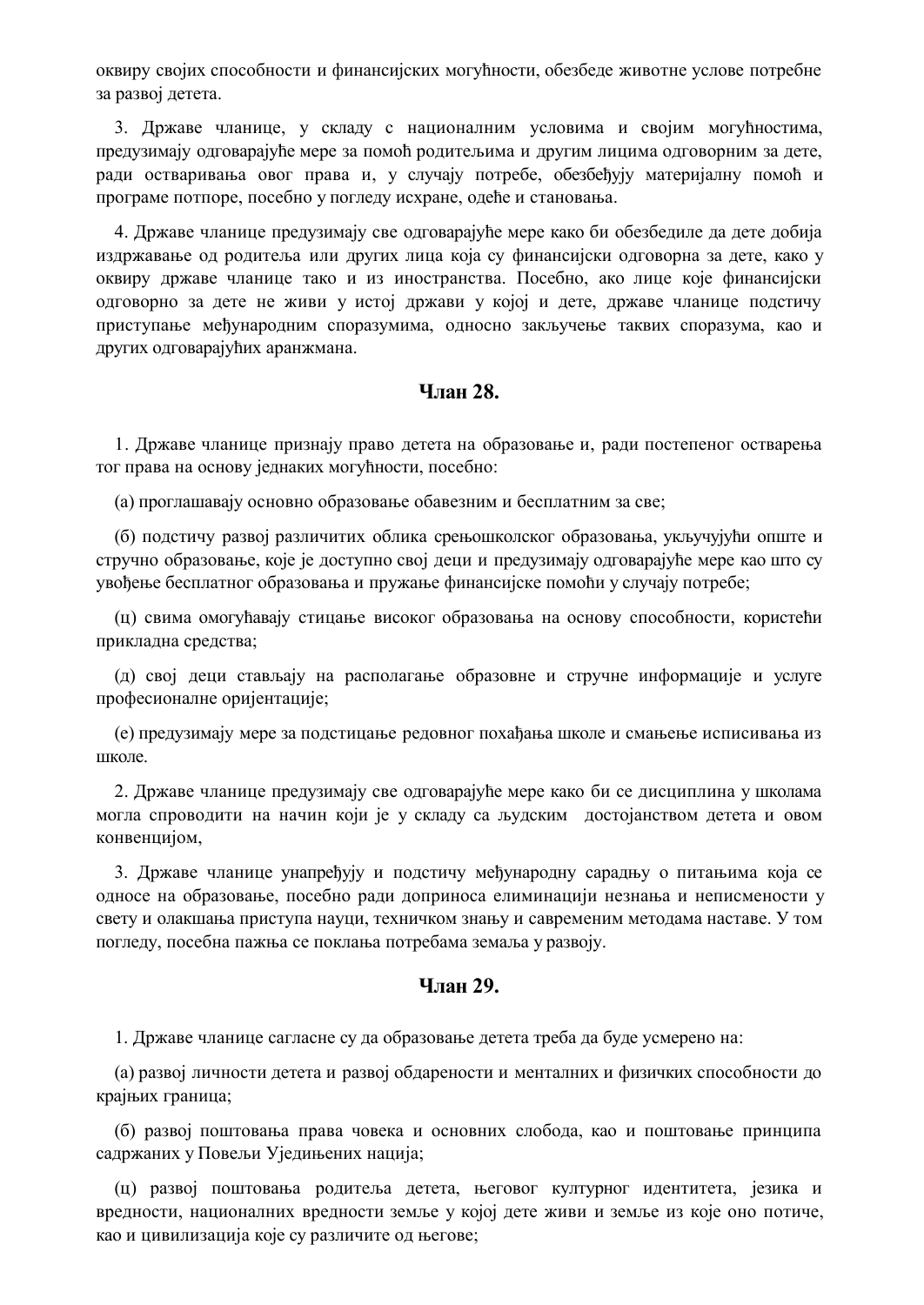(д) припрему детета за одговоран живот у слободном друштву, у духу разумевања, мира, толеранције, једнакости полова и пријатељства међу свим народима, етничким, националним и верским групама и лицима аутохтоног порекла;

(е) развој поштовања природне средине.

2. Ни једна одредба овог члана, као ни члана 28. не сме се тумачити тако да се ограничава слобода појединаца и тела да оснивају и управљају образовним установама, имајући увек у виду поштовање принципа изложених у тачки 1. овог члана и под условом да је образовање у таквим институцијама у складу са минималним стандардима које може прописати држава.

# **Члан 30.**

У оним државама у којима постоје етничке, верске или језичке мањине или лица аутохтоног порекла, дете које припада таквој мањини или је аутохтоног порекла не сме бити лишено права, у заједници са осталим припадницима групе, на своју културу, исповедање своје вере и вршење верских обреда или употребу свог језика.

#### **Члан 31.**

1. Државе чланице признају право детета на одмор и слободно време, на игру и рекреацију која одговара узрасту детета и слободно учешће у културном животу и уметности.

2. Државе чланице поштују и унапређују право детета на пуно учешће у културном и уметничком животу и подстичу пружање одговарајућих и једнаких могућности за културне, уметничке, рекреативне и слободне активности.

#### **Члан 32.**

1. Државе чланице признају право детета на заштиту од економске експлоатације и рада на послу који може бити опасан или ометати образовање детета или штетити здрављу детета, односно његовом физичком, менталном, духовном, моралном или социјалном развоју.

2. Државе чланице предузимају законодавне, административне, социјалне и образовне мере за примену одредаба овог члана. У том циљу, а имајући у виду одговарајуће одредбе других међународних инструмената, државе чланице посебно:

(а) одређују минималну старост за запошљавање;

(б) обезбеђују регулисање радног времена и услова рада;

(ц) одређују одговарајуће казне или друге санкције како би се осигурала ефикасна примена одредаба овог члана.

# **Члан 33.**

Државе чланице предузимају све одговарајуће мере, укључујући законодавне, административне, социјалне и образовне мере, за заштиту деце од нелегалне употребе опојних дрога и психотропских супстанци, како је дефинисано одговарајућим међународним уговорима, и за спречавање коришћења деце у нелегалној производњи и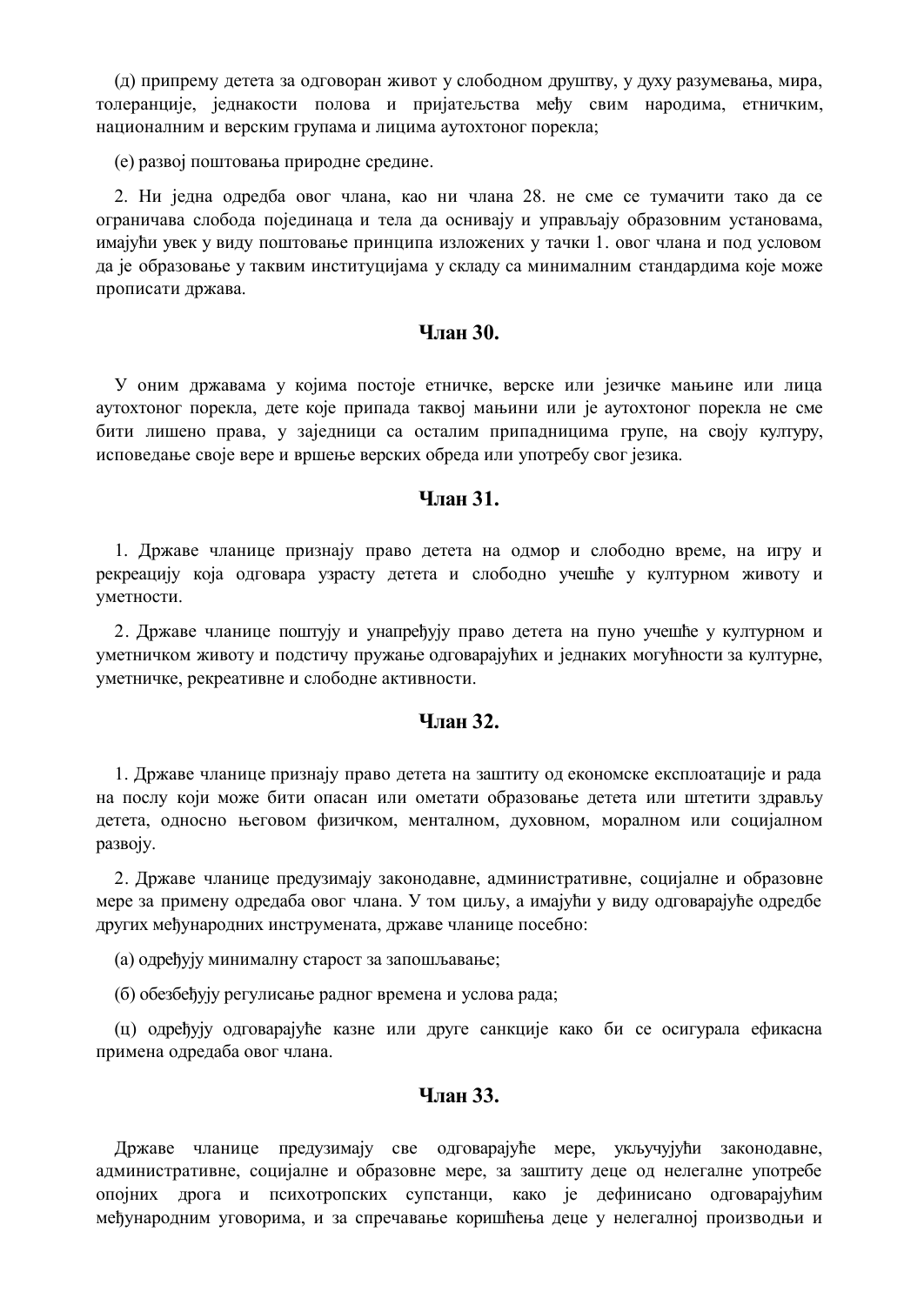трговини тим супстанцама.

## **Члан 34.**

Државе чланице обавезују се да заштите дете од свих облика сексуалног израбљивања и сексуалне злоупотребе. У том циљу, државе чланице посебно преузимају све одговарајуће националне, билатералне и мултилатералне мере за спречавање:

(а) навођења или присиљавања детета да учествује у незаконитим сексуалним активностима;

(б) експлоататорског коришћења деце у проституцији или другим незаконитим сексуалним радњама;

(ц) експлоататорског коришћења деце у порнографским представама и часописима.

#### **Члан 35.**

Државе чланице предузимају све одговарајуће националне, билатералне и мултилатералне мере за спречавање насилног одвођења, продаје или трговине децом у било ком циљу и у било ком облику.

#### **Члан 36.**

Државе чланице штите дете од свих других облика експлоатације штетне за дете.

#### **Члан 37.**

Државе чланице обезбеђују да:

(а) ни једно дете не буде изложено мучењу или другим окрутним, нељудским или понижавајућим поступцима или казни. Смртна казна и доживотна робија без могућности пуштања на слободу не може се изрећи за кривична дела која су учинила лица млађа од осамнаест година;

(б) ни једно дете не може бити лишено слободе незаконито или самовољно. Хапшење, притвор или затвор за дете мора бити у складу са законом и користити се само као последња могућа мера и за најкраће могуће време;

(ц) са дететом лишеним слободе поступа се тако што се поштује достојанство људске личности, као и на начин којим се узимају у обзир потребе лица његових година. Свако дете лишено слободе одваја се од одраслих, осим ако се не сматра да је то у најбољем интересу детета и има право да одржава контакт са својом породицом преко писама и посета, осим у изузетним случајевима;

(д) свако дете лишено слободе има право на хитну правну и другу одговарајућу помоћ, право да пред судом или другим надлежним, независним и непристрасним органом постави питање законитости лишавања слободе, као и право на хитну одлуку о том питању.

# **Члан 38.**

1. Државе чланице обавезују се да поштују и обезбеде поштовање правила међународног хуманитарног права која се примењују на њих у оружаним сукобима, а која се односе на дете.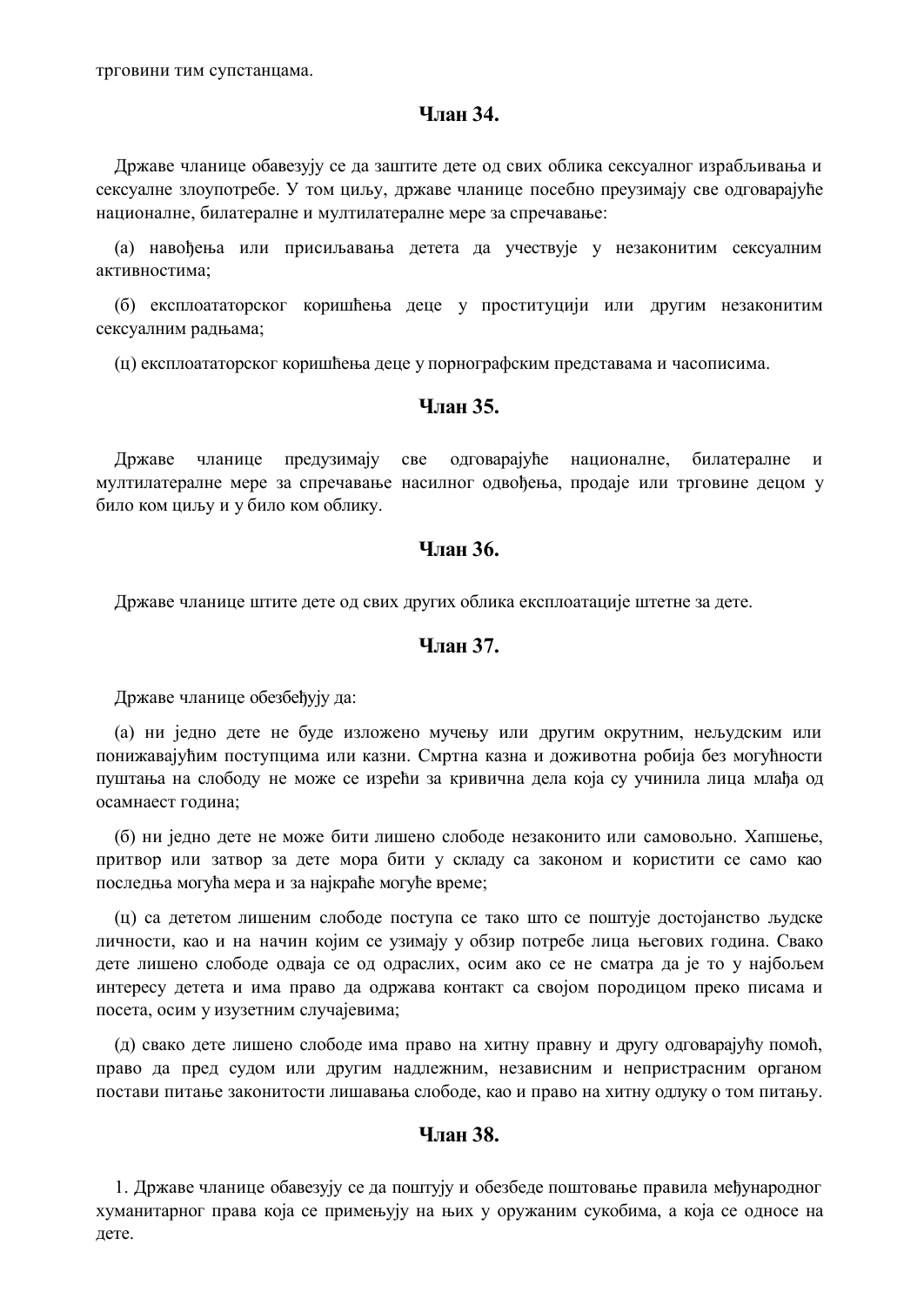2. Државе чланице предузимају све практично извољиве мере како лица која још нису навршила петнаест година живота не би непосредно учествовала у сукобима.

3. Државе чланице се уздржавају од регрутовања у оружане снаге лица која још нису навршила петнаест година живота.

При регрутовању оних лица која су навршила петнаест година живота али не осамнаест државе чланице настоје да дају предност најстаријима.

4. У складу са обавезама на основу међународног хуманитарног права да штите цивилно становништво у оружаним сукобима, државе чланице предузимају све практично изводљиве мере како би обезбедиле заштиту и бригу о деци погођеној оружаним сукобом.

#### **Члан 39.**

Државе чланице предузимају све одговарајуће мере за бољи физички и психички опоравак и социјалну реинтеграцију детета које је жртва неког облика занемаривања, експлоатације, злоупотребе, мучења или неког другог облика окрутног, нехуманог или понижавајућег поступања или кажњавања или оружаних сукоба. Такав опоравак и реинтеграција се одвијају у средини која подстиче здравље, самопоштовање и достојанство детета.

#### **Члан 40.**

1. Државе чланице признају право сваког детета за које се тврди или које је оптужено или за које је признато да је прекршило кривични закон да се с њим поступа на начин којим се подстиче његово осећање достојанства и вредности, што јача његово поштовање права човека и основне слободе других и при чему се узимају у обзир узраст детета и жеља да се побољша његова реинтеграција и да оно преузме конструктивну улогу у друштву.

2. У том циљу и имајући у виду одговарајуће одредбе међународних инструмената, државе чланице посебно обезбеђују да се:

(а) ни за једно дете неосновано не тврди, да не буде оптужено или да не призна да је прекршило кривични закон због дела или пропуста који нису забрањени националним или међународним законима у време када су учињени;

(б) сваком детету за које се тврди или које је оптужено за кршење кривичног закона дају бар следеће гаранције:

(i) да се сматра невиним док се кривица не докаже по закону;

(ii) да буде одмах и директно обавештено о оптужбама против њега и уколико је потребно његових родитеља или законских старатеља и да има правну или другу одговарајућу помоћ у припреми и презентирању своје одбране;

(iii) да се поступак води без закашњења од стране надлежног независног и непристрасног органа или судског тела, у правичном саслушању у складу са законом, у присуству правне или друге одговарајуће помоћи, и осим уколико се не сматра да то није у интересу детета, посебно узимајући у обзир његове године, или положај његових родитеља или законских старатеља;

(iv) да не буде присиљено да сведочи или да призна кривицу; да се испитују или да буду испитани сведоци друге стране и да се обезбеди учешће и испитивање његових сведока под једнаким условима;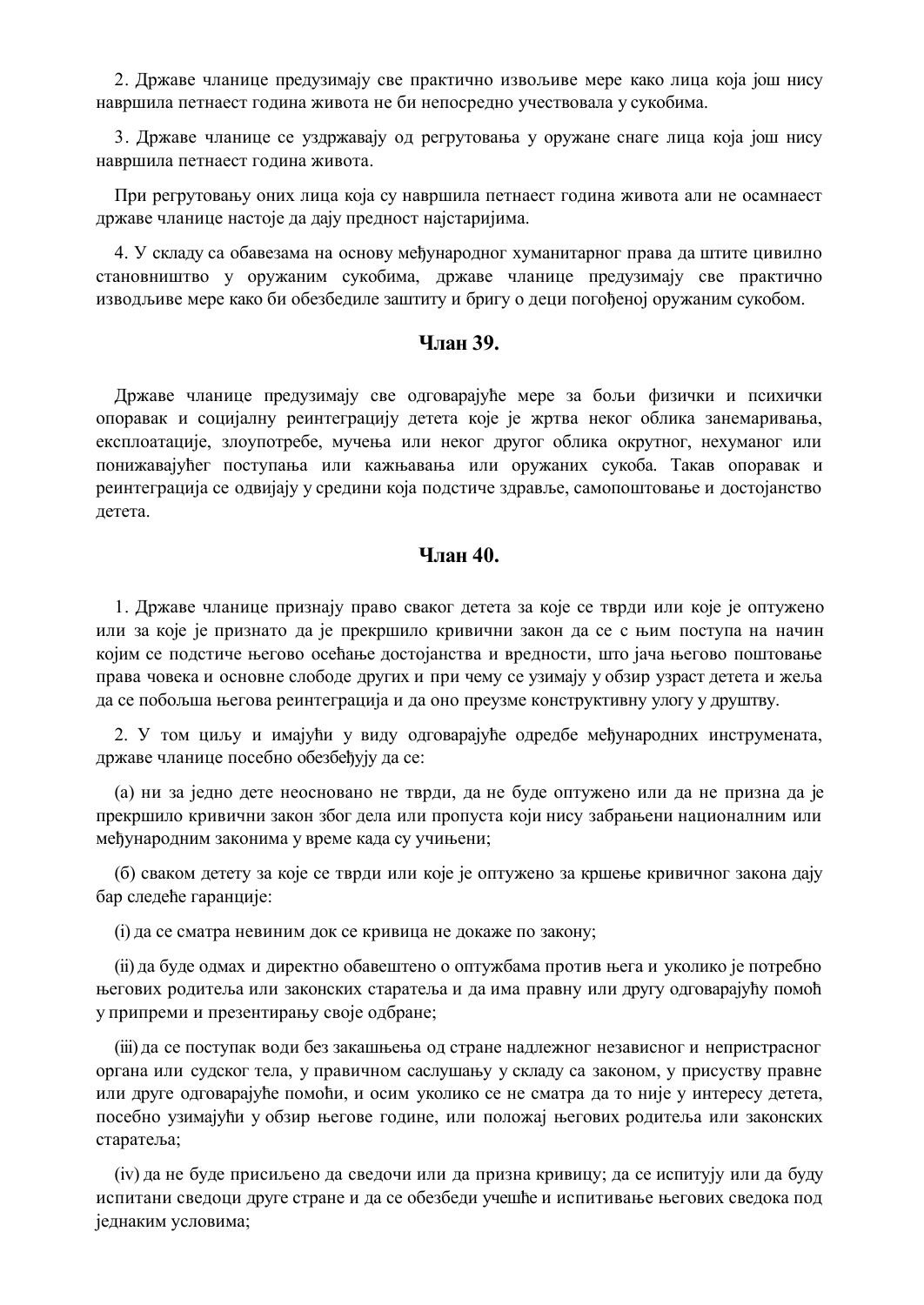(v) да уколико се сматра да је прекршило кривични закон, ову одлуку и сваку досуђену меру која из тога произилази, поново разматра виши, надлежни, независни и непристрасни орган или судско тело у складу са законом;

(vi) да има бесплатну помоћ преводиоца уколико дете не може да разуме или не говори језик који се користи;

(vii) да се поштују његова приватност на свим нивоима поступка.

3. Државе потписнице ће настојати да подстичу доношење закона, поступака, успостављање органа и установа применљивих на децу за коју се тврди, која су оптужена и за коју се сматра да су прекршили кривични закон, а посебно:

(а) утврђивање најниже старости испод које деца не могу бити сматрана способним за кршење кривичног закона;

(б) кадгод је могуће и пожељно, мере за поступање са таквом децом, без прибегавања судском поступку, с тим да људска права и законска заштита буду у потпуности поштована.

4. Разноликост расположивих могућности као што су брига, саветовање, надзор; правно заступање; условно кажњавање; прихват; образовање и програми стручног усмеравања и друге могућности институционалне бриге биће на располагању да би се обезбедило да се са децом поступа на начин који одговара њиховом добру и који је пропорционалан и околностима и учињеном делу.

#### **Члан 41.**

Ни једна одредба ове конвенције неће утицати на било које друге одредбе које више доприносе остваривању права детета, а које се евентуално налазе:

(а) у законима државе чланице или

(б) у међународном праву које та држава примењује.

# ДЕО II

# **Члан 42.**

Државе чланице обавезују се да с принципима и одредбама Конвенције што шире и на одговарајући и активан начин упознају како одрасла лица тако и децу.

# **Члан 43.**

1. Ради разматрања постигнутог напретка држава чланица у извршавању обавеза преузетих на основу ове конвенције, оснива се Комитет за права детета који врши функције наведене у даљем тексту.

2. Комитет сачињава осамнаест експерата високих моралних квалитета и признате компетентности у области на коју се односи ова конвенција. Чланове Комитета бирају државе чланице из редова својих држављана и они обављају своје дужности у личном својству, при чему се води рачуна о подједнакој географској заступљености, као и о главним правним системима.

3. Чланови Комитета бирају се тајним гласањем са листе лица која номинују државе чланице. Свака држава чланица може номиновати једно лице из редова својих држављана.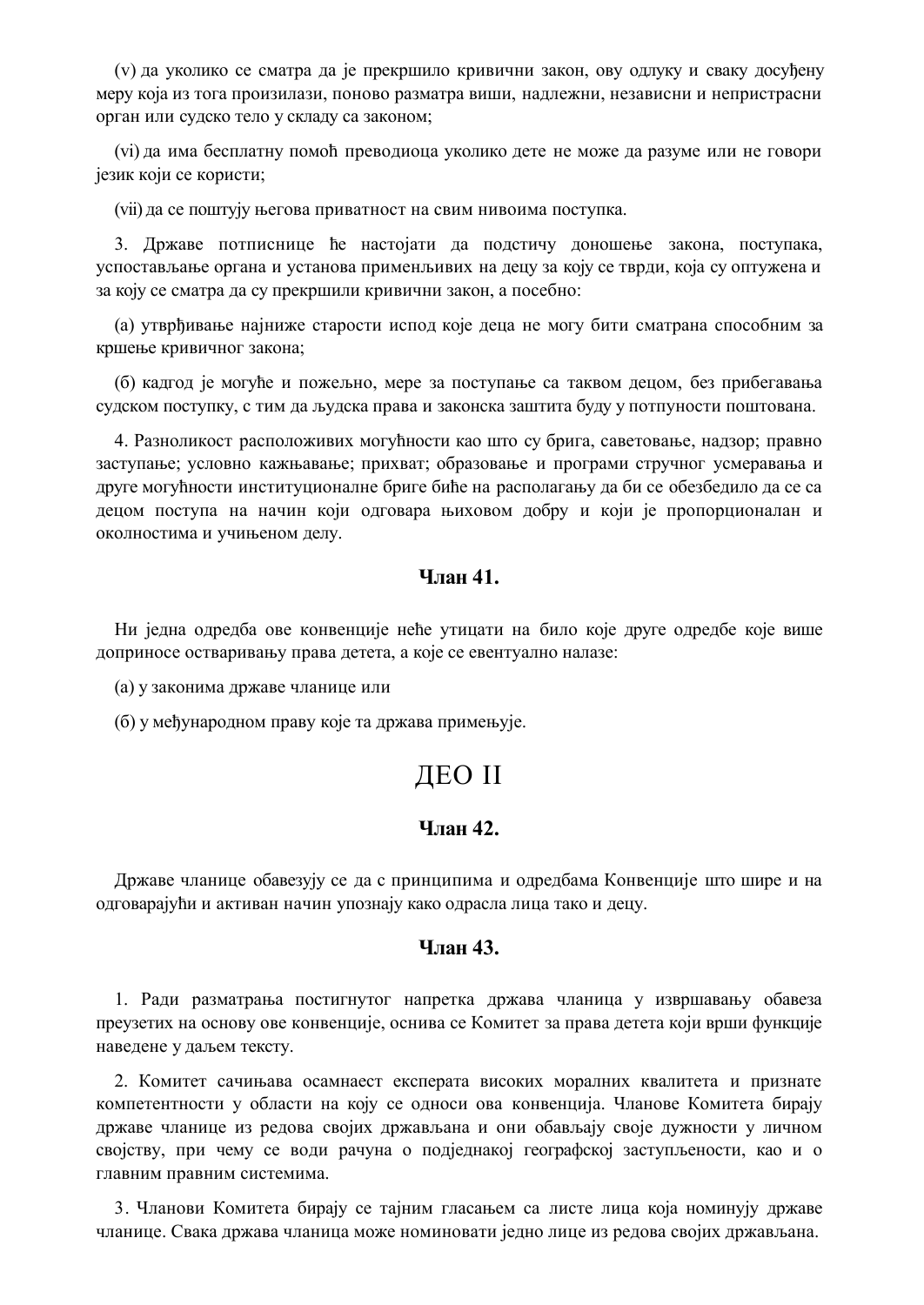4. Први избори за Комитет одржавају се најкасније шест месеци након датума ступања на снагу ове конвенције, а након тога сваке друге године. Најмање четири месеца пре датума свих избора, генерални секретар Уједињених нација упућује писмо државама чланицама позивајући их да поднесу своје номинације у року од два месеца. Генерални секретар након тога припрема листу свих тако номинованих лица према абецедном реду, назначујући и државе чланице које су их номиновале и подноси је државама чланицама ове конвенције.

5. Избори се одржавају на састанцима држава чланица које сазива генерални секретар у седишту Уједињених нација. На тим састанцима на којима кворум чине две трећине држава чланица, у Комитет се бирају лица која добију највећи број гласова и апсолутну већину гласова представника држава чланица који су присутни и који гласају.

6. Чланови Комитета бирају се на период од четири године. Могу се поново бирати ако буду поново номиновани. Мандат петорице чланова изабраних на првим изборима истиче након две године. Одмах након првих избора, имена те петорице чланова жребом утврђује председавајући састанка.

7. Ако неки члан Комитета умре или поднесе оставку или изјави да из неког другог разлога не може више да обавља дужности у Комитету, држава чланица која је номиновала тог члана именује другог експерта из редова својих држављана на исто место за преостали део мандата у зависности од одобрења Комитета.

8. Комитет утврђује свој пословник.

9. Комитет бира своје функционере на период од две године.

10. Састанци Комитета обично се одржавају у седишту Уједињених нација или у неком другом погодном месту које одреди Комитет. Комитет се обично састаје једном годишње. Дужина трајања састанка Комитета одређује се и, по потреби, преиспитује на састанку држава чланица ове конвенције, у зависности од сагласности Генералне скупштине.

11. Генерални секретар Уједињених нација обезбеђује потребно особље и услове за ефикасно обављање функција Комитета на основу ове конвенције.

12. Уз сагласност Генералне скупштине, чланови Комитета основаног на основу ове конвенције примају плату из средстава Уједињених нација под условима које одреди Скупштина.

**<sup>+</sup> Види:**

**чл. 2. Закона - СЛ СРЈ, Међународни уговори - 2/97-70.**

# **Члан 44.**

1. Државе чланице обавезују се да Комитету преко генералног секретара Уједињених нација подносе извештаје о мерама које су усвојиле, а које доприносе остваривању права која су овде призната, као и о напретку постигнутом у остваривању тих права:

(а) у року од две године од ступања Конвенције на снагу у државама чланицама;

(б) након тога, сваких пет година.

2. У извештајима припремљеним у складу са овим чланом указаће се на факторе и тешкоће, ако их има, који утичу на степен остваривања обавеза по овој конвенцији. Извештаји треба да садрже довољно информација на основу којих ће Комитет имати потпун увид у примену Конвенције у односној земљи.

3. Држава чланица која је поднела свеобухватан први извештај Комитету не мора у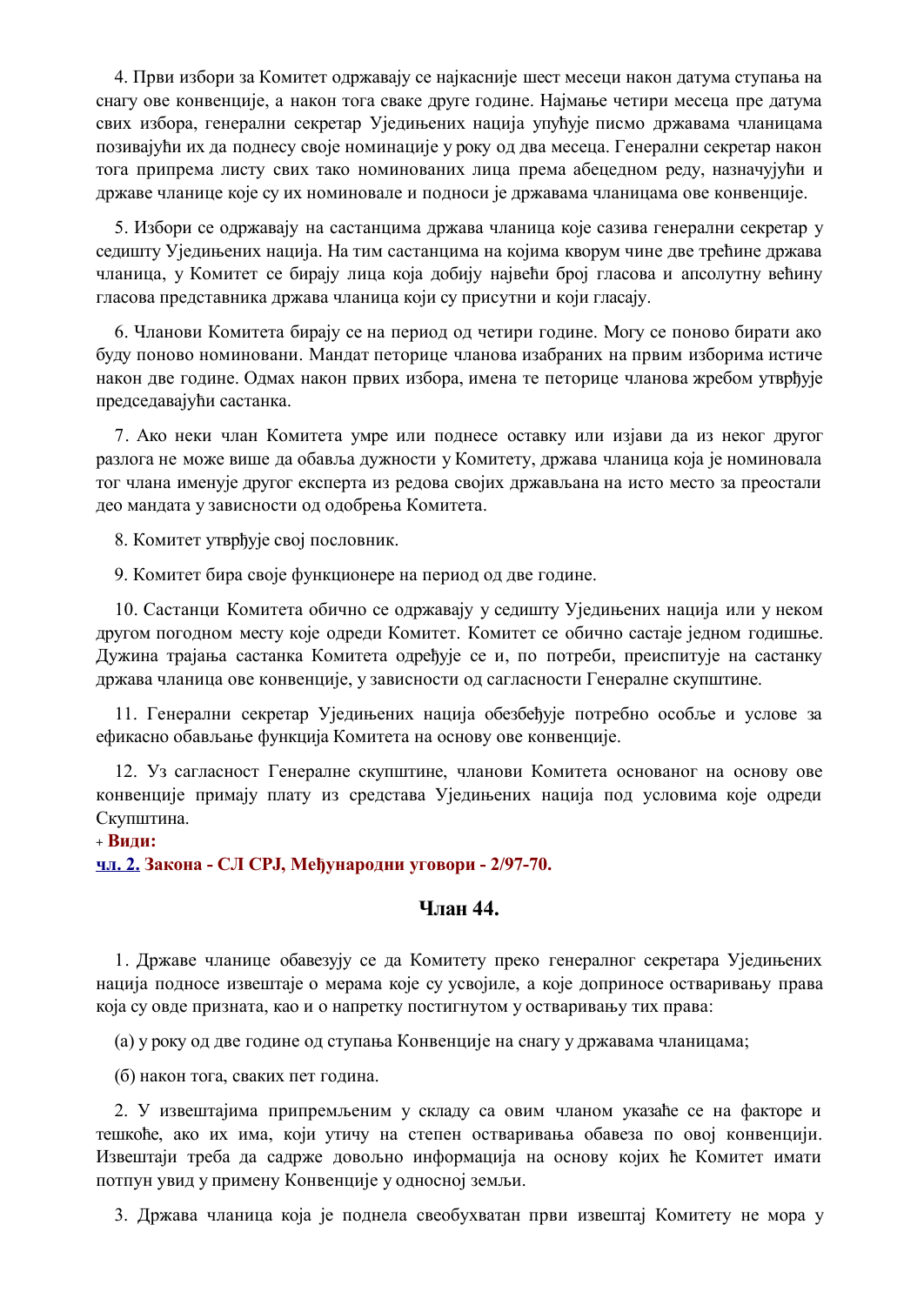својим наредним извештајима који се подносе у складу с тачком 1(б) понављати основне информације које је претходно већ дала.

4. Комитет може затражити од држава чланица додатне информације које се односе на примену Конвенције.

5. Комитет подноси Генералној скупштини, преко економског и социјалног савета, сваке две године извештаје о својим активностима.

6. Државе чланице стављају извештаје на увид јавности у својим земљама.

# **Члан 45.**

Ради подстицања ефикасне примене Конвенције и охрабривања међународне сарадње у области о којој је реч у овој конвенцији:

(а) специјализоване агенције, UNICEF и други органи Уједињених нација имају право на присуство свог представника приликом разматрања примене оних одредаба ове конвенције које су у њиховој надлежности. Комитет може позвати специјализоване агенције, UNICEF и друге органе Уједињених нација да поднесу извештаје о примени Конвенције у областима које су у оквиру њихових активности;

(б) Комитет, ако сматра за сходно, доставља специјализованим агенцијама, UNICEF-у и другим надлежним телима извештаје држава чланица који садрже захтев или указују на потребу за стручним саветима или помоћи, заједно са евентуалним запажањима и предлозима у вези с тим молбама или потребама;

(ц) Комитет може дати препоруку Генералној скупштини да замоли генералног секретара да у име Комитета предузме студије о конкретним питањима која се односе на право детета;

(д) Комитет може давати предлоге и опште препоруке које се заснивају на информацијама примљеним у складу са чл. 44. и 45. ове конвенције. Такви предлози и опште препоруке достављају се заинтересованим државама чланицама, а Генерална скупштина се о њима обавештава уз евентуалне коментаре држава чланица.

# ДЕО III

#### **Члан 46.**

Ова конвенција је отворена за потписивање свим државама.

# **Члан 47.**

Конвенција подлеже ратификацији. Ратификациони инструменти се депонују код генералног секретара Уједињених нација.

# **Члан 48.**

Ова конвенција остаје отворена за приступање свим државама. Инструменти о приступању депонују се код генералног секретара Уједињених нација.

# **Члан 49.**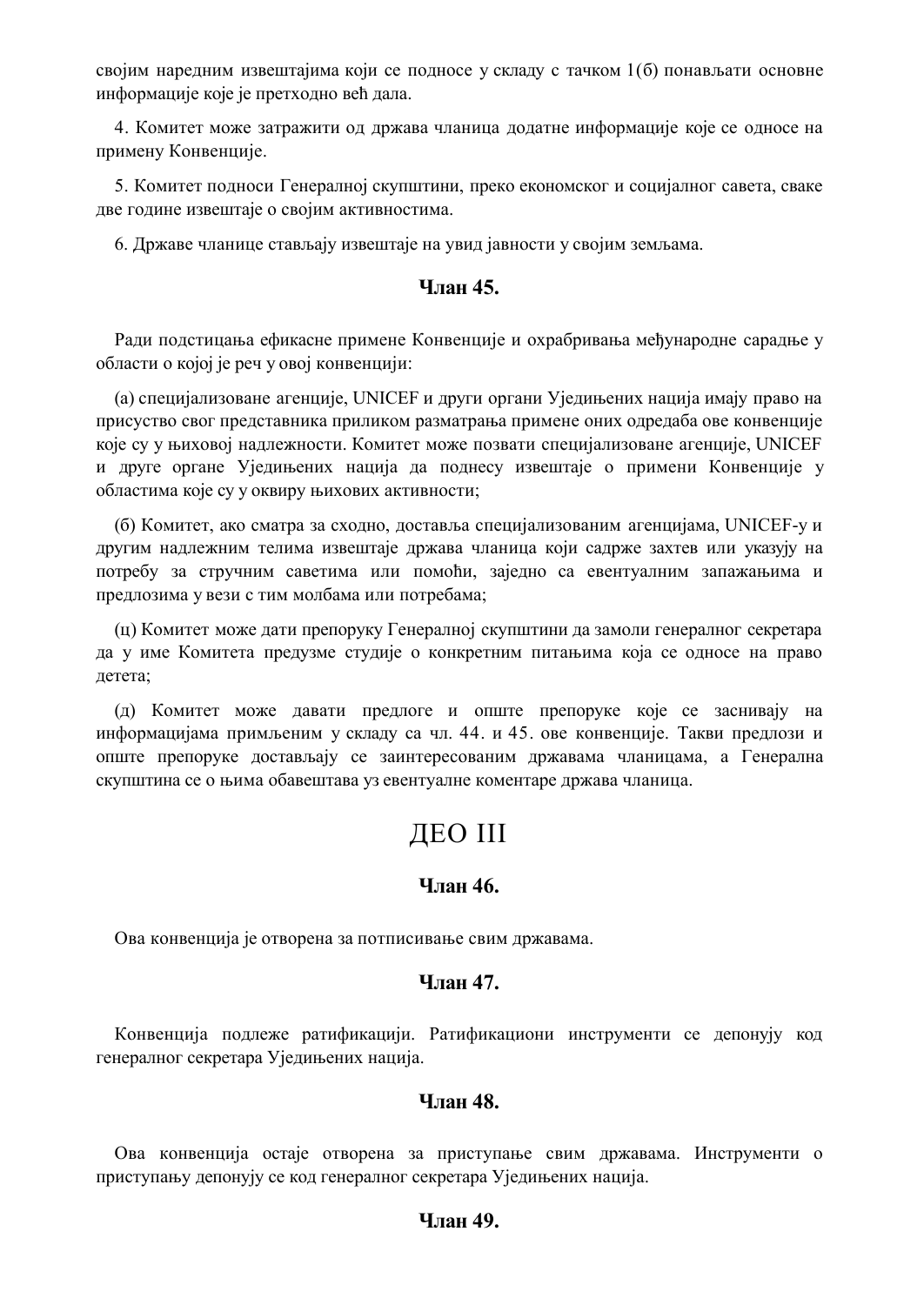1. Ова конвенција ступа на снагу тридесетог дана од датума депоновања двадесетог ратификационог инструмента или инструмента о приступању код генералног секретара Уједињених нација.

2. За сваку државу која ратификује Конвенцију или јој приступи након депоновања двадесетог ратификационог инструмента или инструмента о приступању, Конвенција ступа на снагу тридесетог дана од датума депоновања ратификационог инструмента или инструмента о приступању.

#### **Члан 50.**

1. Свака држава чланица може предложити амандман и поднети га генералном секретару Уједињених нација. Генерални секретар након тога доставља предложени амандман државама чланицама уз молбу да назначе да ли су за конференцију држава чланица ради разматрања и гласања о предлозима. У случају да се у року од четири месеца од датума достављања таквог амандмана најмање једна трећина држава чланица изјасни за конференцију, генерални секретар сазива конференцију под покровитељством Уједињених нација. Сви амандмани које усвоји већина држава чланица које су присутне и које гласају на конференцији, подносе се на одобрење Генералној скупштини.

2. Амандман усвојен у складу с тачком (1) овог члана ступа на снагу након одобрења Генералне скупштине Уједињених нација и прихватања од стране две трећине држава чланица.

3. Када ступи на снагу, амандман постаје обавезан за оне државе чланице које су га прихватиле, а остале државе чланице и даље обавезују одредбе ове конвенције и сви евентуални амандмани прихваћени раније.

#### **Члан 51.**

1. Генерални секретар Уједињених нација прима и доставља свим државама текст о резервама које изразе државе у време ратификације или приступања.

2. Резерва која није у складу с циљем и наменом ове конвенције није дозвољена.

3. Резерве се могу повући у било које време писменим обавештењем упућеним генералном секретару Уједињених нација, који о томе обавештава све државе. Такво обавештење ступа на снагу на дан када га прими генерални секретар.

#### **Члан 52.**

Држава чланица може отказати ову конвенцију писменим обавештењем генералном секретару Уједињених нација. Отказ ступа на снагу годину дана након што генерални секретар прими ово обавештење.

#### **Члан 53.**

Генерални секретар Уједињених нација је одређен за депозитара Конвенције.

#### **Члан 54.**

Оригинал ове конвенције, чији су текстови на арапском, кинеском, енглеском,